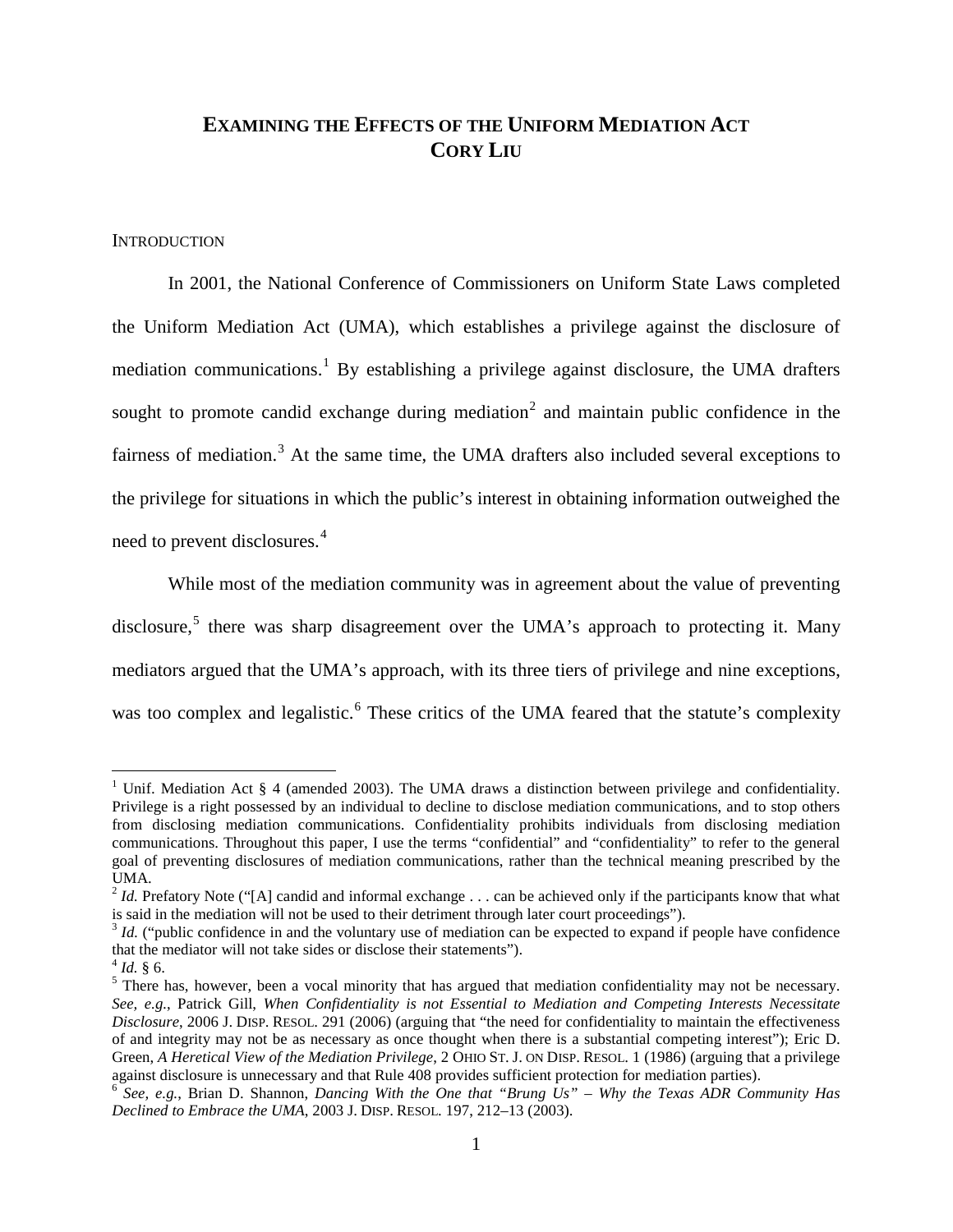would result in a proliferation of mediation-related litigation and force mediators to provide parties with lengthy warnings about potential exceptions to the privilege against disclosure.<sup>[7](#page-1-0)</sup>

It has been over ten years since the first state enacted the UMA in 2003, and the UMA is now the law of the land in twelve jurisdictions.<sup>[8](#page-1-1)</sup> With the passage of time, it is worth examining whether the predictions of UMA critics have come to pass. If the UMA critics are correct, one would expect to see an increase in mediation-related litigation in states that have adopted the UMA, and an increased need for mediators to engage in lengthy discussions about exceptions to the privilege against disclosure. On the other hand, if there has been no significant increase in litigation and little change in mediation practice, then the fears of UMA critics would appear to be unfounded.

This paper examines the effects of the UMA on mediation-related litigation and mediation practice in jurisdictions that have enacted the UMA. Part I discusses the background and history of the UMA, and describe the arguments of critics who contend that the UMA is overly complex and legalistic. Part II presents the findings of an empirical study of the number of mediation-related cases decided in jurisdictions that have adopted the UMA, and the number of pre-UMA cases in jurisdictions that had pre-UMA statutes governing the disclosure of mediation communications. I conclude from the results of the study that there is little evidence that the UMA has significantly increased mediation-related litigation. In Part III, I present the results of a survey of prominent mediators in Ohio and Washington, two UMA states that had

<span id="page-1-0"></span> $^7$  *Id.* 

<span id="page-1-1"></span><sup>8</sup> Eleven states have enacted the UMA. They are, in alphabetical order: Hawaii, HAW. REV. STAT. §§ 658H-1 to 658H-13 (West 2013), Idaho, IDAHO CODE ANN. §§ 9-801 to 9-814 (West 2013), Illinois, 710 ILL. COMP. STAT. ANN. 35/1 to 35/99 (West 2013), Iowa, IOWA CODE ANN. §§ 679C.101 to 679C.115 (West 2013), Nebraska, NEB. REV. STAT. ANN. §§ 25-2930 to 25-2942 (West 2013), New Jersey, N.J. STAT. ANN. 2A:23C-1 to 2A:23C-13 (West 2013), Ohio, OHIO REV. CODE ANN. §§ 2710.01 to 2710.10 (West 2013), South Dakota, S.D. CODIFIED LAWS § 19-13A-1 to 19-13A-15 (2013), Utah, UTAH CODE ANN. §§ 78B-10-101 to 78B-10-114 (West 2013), Vermont, VT. STAT ANN. tit. 12, §§ 5711 to 5723 (West 2013), and Washington, WASH. REV. CODE ANN. §§ 7.07.010 to 7.07.904 (West 2013). The UMA has also been adopted by the District of Columbia. D.C. CODE § 16-4201 to 16-4213 (2013).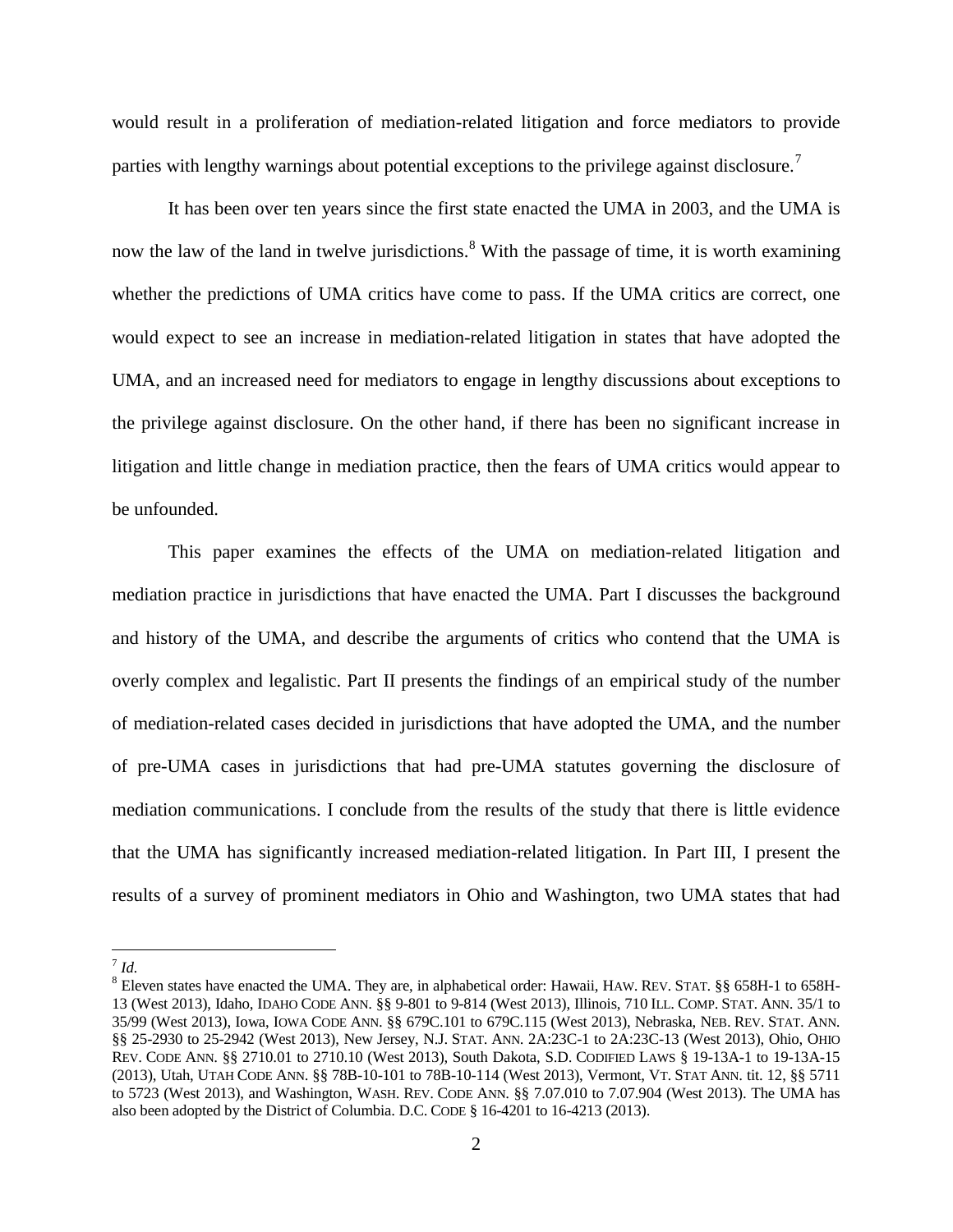pre-UMA statutes governing mediation confidentiality. I asked the mediators whether they had seen any changes in mediation practice after the enactment of the UMA, and in particular, whether they had seen any changes in the way mediators warn participants about exceptions to confidentiality. I conclude from the results of the survey that most mediators find it neither necessary nor helpful to discuss the details of the UMA's privilege against disclosure.

### I. HISTORY AND BACKGROUND OF THE UMA

### *A. The UMA Framework*

The drafters of the UMA adopted a privilege-based approach to preventing the disclosure of mediation communications.<sup>[9](#page-2-0)</sup> In doing so, they rejected several other approaches, such as a blanket rule excluding all mediation communications, the extension of evidentiary rules concerning settlement discussions to mediation, and a rule making mediators incompetent to testify.<sup>[10](#page-2-1)</sup> The UMA drafters rejected a blanket rule of exclusion as overbroad because it would fail to account for the interests of justice that may outweigh the importance of preventing disclosures.<sup>[11](#page-2-2)</sup> They rejected the extension of evidentiary rules concerning settlement discussions to mediation as underbroad because it would fail to meet all of the confidentiality needs of the mediation process.[12](#page-2-3) And they rejected a rule of mediator incompetence because it would fail to provide protection for all individuals involved in the mediation process.<sup>[13](#page-2-4)</sup> Ultimately, the UMA drafters decided that a privilege against disclosure was the best approach.<sup>[14](#page-2-5)</sup>

<span id="page-2-2"></span>

<span id="page-2-4"></span><span id="page-2-3"></span>

<span id="page-2-1"></span><span id="page-2-0"></span><sup>&</sup>lt;sup>9</sup> Unif. Mediation Act § 4 (amended 2003).<br><sup>10</sup> *Id.* § 4 cmt. 2.<br><sup>11</sup> *Id.*<br><sup>12</sup> *Id.*<br><sup>13</sup> *Id.* See, e.g., Elizabeth Kent, Privacy and Confidentiality in Mediation—What is the Best Way to Protect it?, HAW. B.J., Dec. 2005, at 34, 35 (explaining the ways in which the UMA provides greater protection against the disclosure of mediation communications than Rule 408 of the Hawaii Rules of Evidence).

<span id="page-2-5"></span><sup>&</sup>lt;sup>14</sup> Unif. Mediation Act  $\S$  4 cmt. 2 (amended 2003).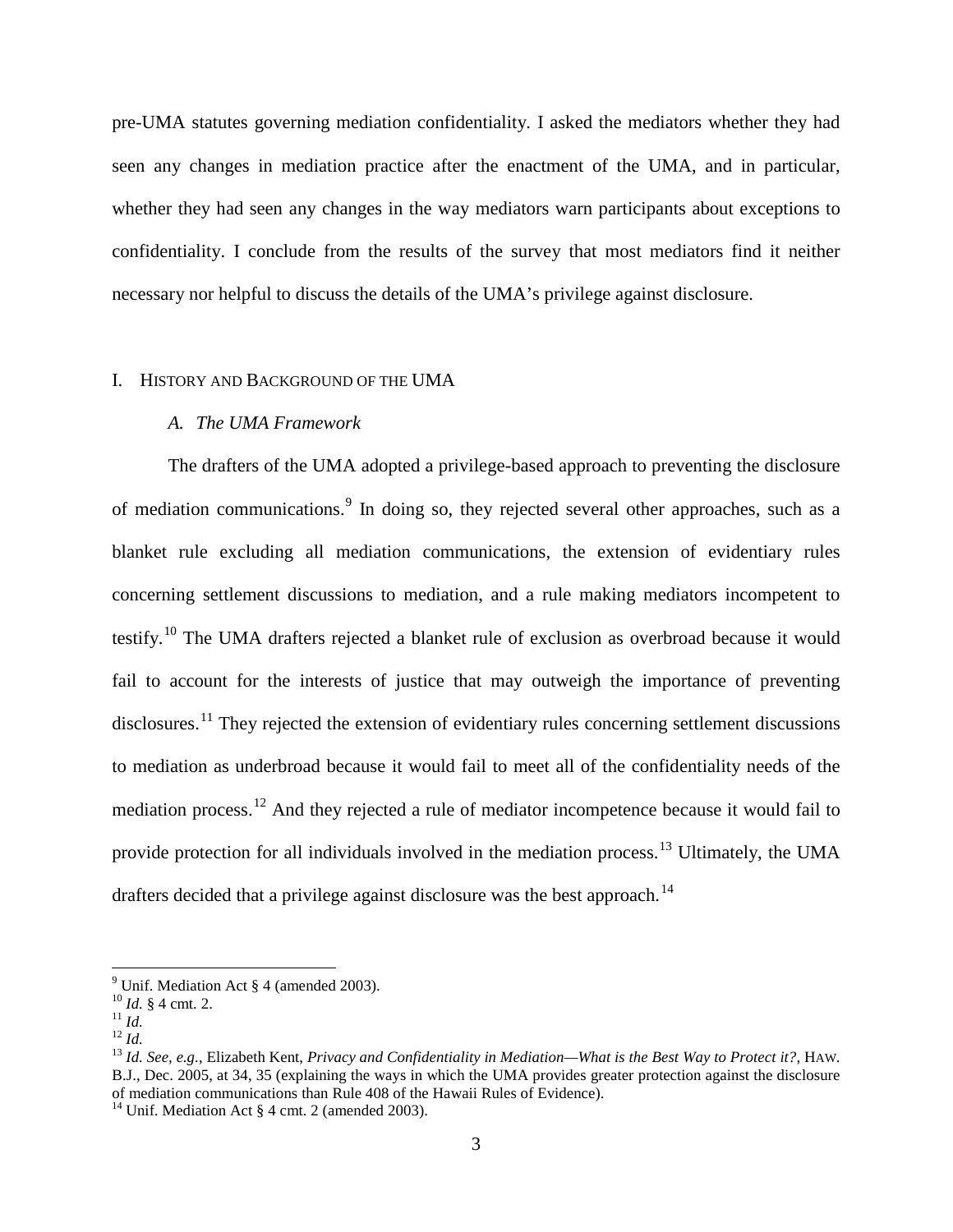The UMA defines a "mediation communication" as a "statement, whether oral or in a record or verbal or nonverbal, that occurs during a mediation or is made for purposes of considering, conducting, participating in, initiating, continuing, or reconvening a mediation or retaining a mediator."[15](#page-3-0) The UMA's privilege against disclosure allows parties to prevent mediation communications from being used in litigation, as it prevents mediation communications from being subject to discovery or admissible in evidence.<sup>[16](#page-3-1)</sup> The UMA identifies three types of mediation participants—mediation parties, mediators, and nonparty participants—each of whom possesses a different privilege against disclosure.<sup>[17](#page-3-2)</sup> Mediation parties possess the broadest privilege. They may refuse to disclose, and may prevent any other person from disclosing, a mediation communication.<sup>[18](#page-3-3)</sup> Mediators possess the second broadest privilege. They may refuse to disclose any mediation communication, and may prevent any other person from disclosing mediation communications that they have made.<sup>[19](#page-3-4)</sup> Nonparty participants possess the narrowest privilege. They may only refuse to disclose and prevent others from disclosing mediation communications that they themselves have made.<sup>[20](#page-3-5)</sup>

The UMA contains several exceptions to the privilege against disclosure. Seven of these exceptions apply categorically, regardless of the need for evidence. These exceptions apply to any mediation communication that is:

(1) in an agreement evidenced by a record signed by all parties to the agreement;

(2) available to the public under [insert statutory reference to open records act] or made during a session of a mediation which is open, or is required by law to be open, to the public;

<span id="page-3-2"></span><span id="page-3-1"></span>

<span id="page-3-0"></span><sup>&</sup>lt;sup>15</sup> *Id.* § 2(2).<br><sup>16</sup> *Id.* § 4(a).<br><sup>17</sup> *Id.* § 4(b)(1)–(3).<br><sup>18</sup> *Id.* § 4(b)(1).<br><sup>19</sup> *Id.* § 4(b)(2).

<span id="page-3-4"></span><span id="page-3-3"></span>

<span id="page-3-5"></span> $^{20}$  *Id.* § 4(b)(3).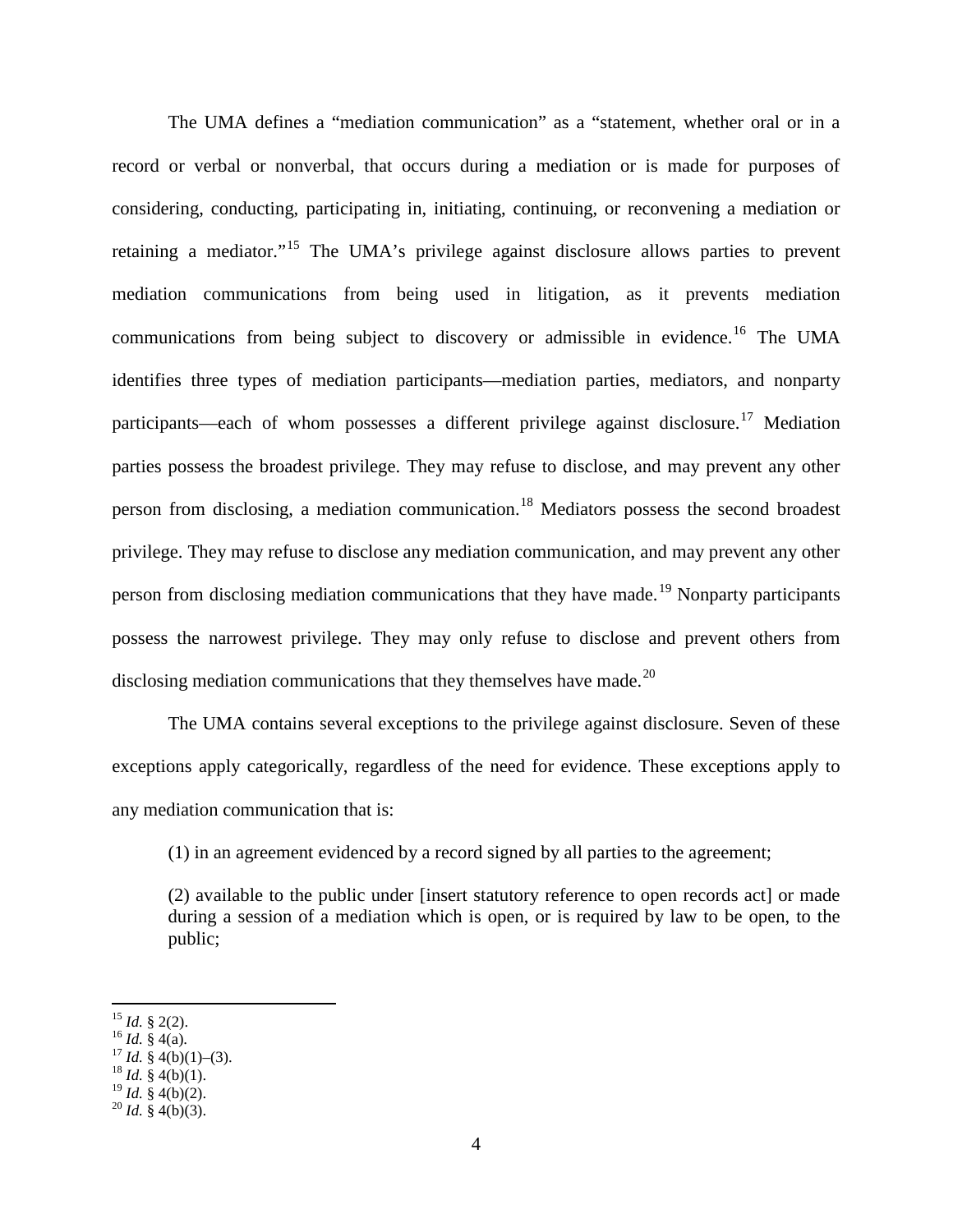(3) a threat or statement of a plan to inflict bodily injury or commit a crime of violence;

(4) intentionally used to plan a crime, attempt to commit or commit a crime, or to conceal an ongoing crime or ongoing criminal activity;

(5) sought or offered to prove or disprove a claim or complaint of professional misconduct or malpractice filed against a mediator;

(6) except as otherwise provided in subsection (c), sought or offered to prove or disprove a claim or complaint of professional misconduct or malpractice filed against a mediation party, nonparty participant, or representative of a party based on conduct occurring during a mediation; or

(7) sought or offered to prove or disprove abuse, neglect, abandonment, or exploitation in a proceeding in which a child or adult protective service agency is a party  $\ldots$ <sup>[21](#page-4-0)</sup>

The UMA also establishes two exceptions to the privilege against disclosure that apply if, after a hearing in camera, the need to disclose the mediation communication is found to substantially outweigh the interest in protecting confidentiality. These exceptions are for cases involving (1) a "court proceeding involving a felony [or misdemeanor]" and (2) proceedings "to prove a claim to rescind or reform or a defense to avoid liability on a contract arising out of the mediation."<sup>[22](#page-4-1)</sup> The mediator is also permitted to disclose whether the mediation occurred or has terminated, whether a settlement was reached, who attended the mediation, and any mediation communications "evidencing abuse, neglect, abandonment, or exploitation of an individual" as long as the report is directed "to a public agency responsible for protecting individuals against such mistreatment."<sup>[23](#page-4-2)</sup>

In addition to establishing a privilege against disclosure that prevents mediation communications from being subject to discovery or admissible in evidence, the UMA also provides that mediation communications are "confidential to the extent agreed by the parties or

<span id="page-4-1"></span><span id="page-4-0"></span><sup>&</sup>lt;sup>21</sup> *Id.* § 6(a).<br><sup>22</sup> *Id.* § 6(b).<br><sup>23</sup> *Id.* § 7(b).

<span id="page-4-2"></span>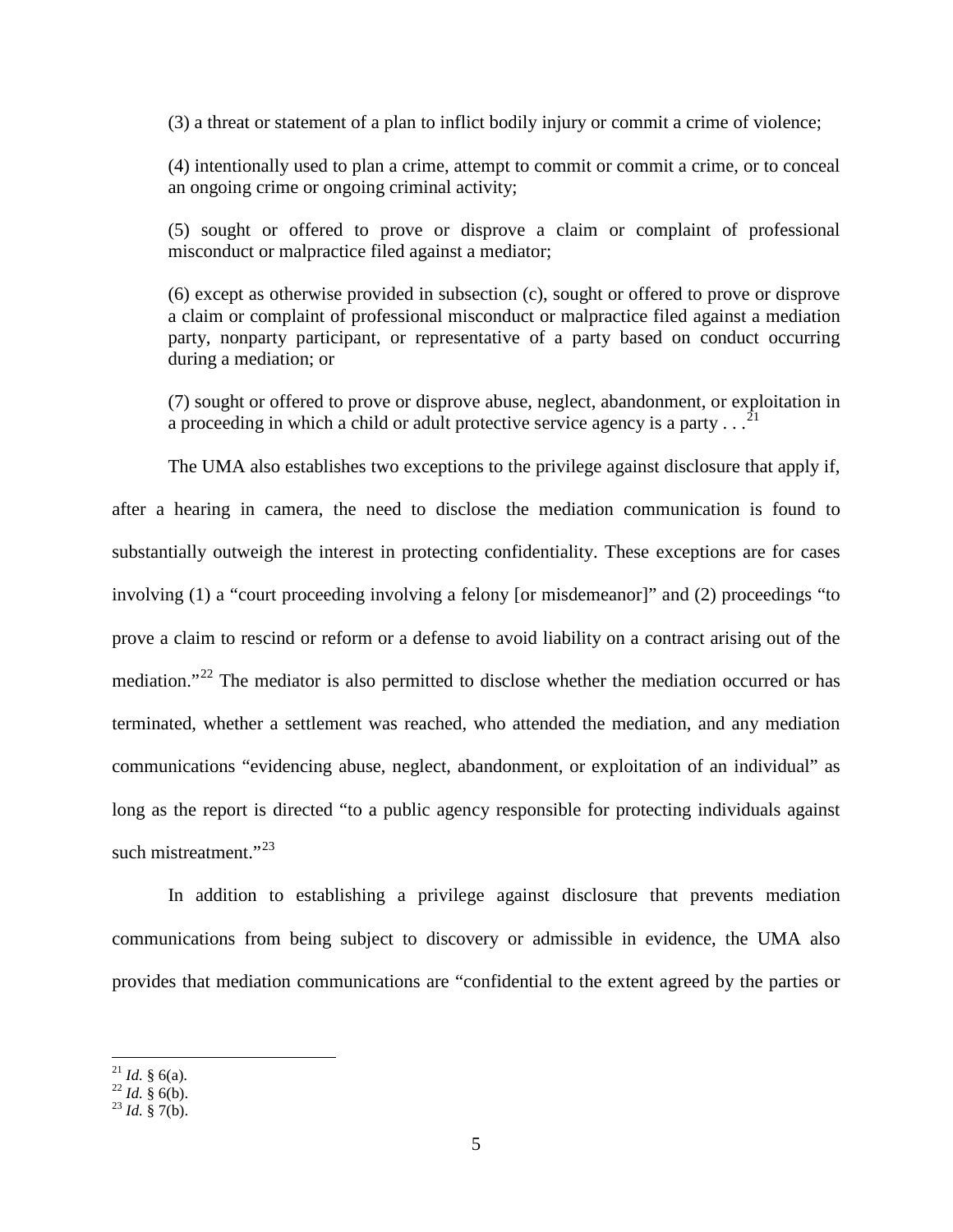provided by other law or rule of this State,"<sup>[24](#page-5-0)</sup> that parties may waive the privilege against disclosure,<sup>[25](#page-5-1)</sup> and that mediators must disclose known conflicts of interest.<sup>[26](#page-5-2)</sup>

# *B. Criticisms of the UMA*

Critics of the UMA have argued that the UMA's intricate approach to preventing disclosures of mediation communications, with its three tiers of privilege and nine exceptions, is overly complex and legalistic.<sup>[27](#page-5-3)</sup> These critics have argued that the UMA's complexity will lead to two problems in particular.

First, critics have argued that the UMA's complexity will result in a proliferation of mediation-related litigation.<sup>[28](#page-5-4)</sup> Professor Brian Shannon argued that the UMA's "vast array of exceptions, waivers, and preclusions to privilege, in addition to the differing levels of privilege, will lead inexorably to numerous judicial challenges."<sup>[29](#page-5-5)</sup> Concerning the UMA's requirement of an in camera hearing for communications needed as evidence in a felony or misdemeanor trial, Professor Maureen Laflin argued that the UMA "provides limited guidance to courts, mediators, and participants concerning the emerging problems associated with confidentiality and mediation privilege" and that the "mediation community cannot wait for the lengthy legal process to resolve all confidentiality issues before taking action."[30](#page-5-6)

<span id="page-5-0"></span> $^{24}$  *Id.* § 8. The privilege against disclosure only protects mediation communications from being subject to discovery and being introduced into evidence at trial. This provision governs other disclosures of mediation communications.<br><sup>25</sup> *Id.* § 5.<br><sup>26</sup> *Id.* § 9.<br><sup>27</sup> *See* Shannon, *supra* note 6, at 212–13.<br><sup>28</sup> *See id.* at 215.<br><sup>28</sup>

<span id="page-5-2"></span><span id="page-5-1"></span>

<span id="page-5-3"></span>

<span id="page-5-4"></span>

<span id="page-5-6"></span><span id="page-5-5"></span><sup>&</sup>lt;sup>30</sup> Maureen E. Laflin, *The Mediator as Fugu Chef: Preserving Protections Without Poisoning the Process*, 49 S. TEX. L. REV. 943, 983, 985 (2008).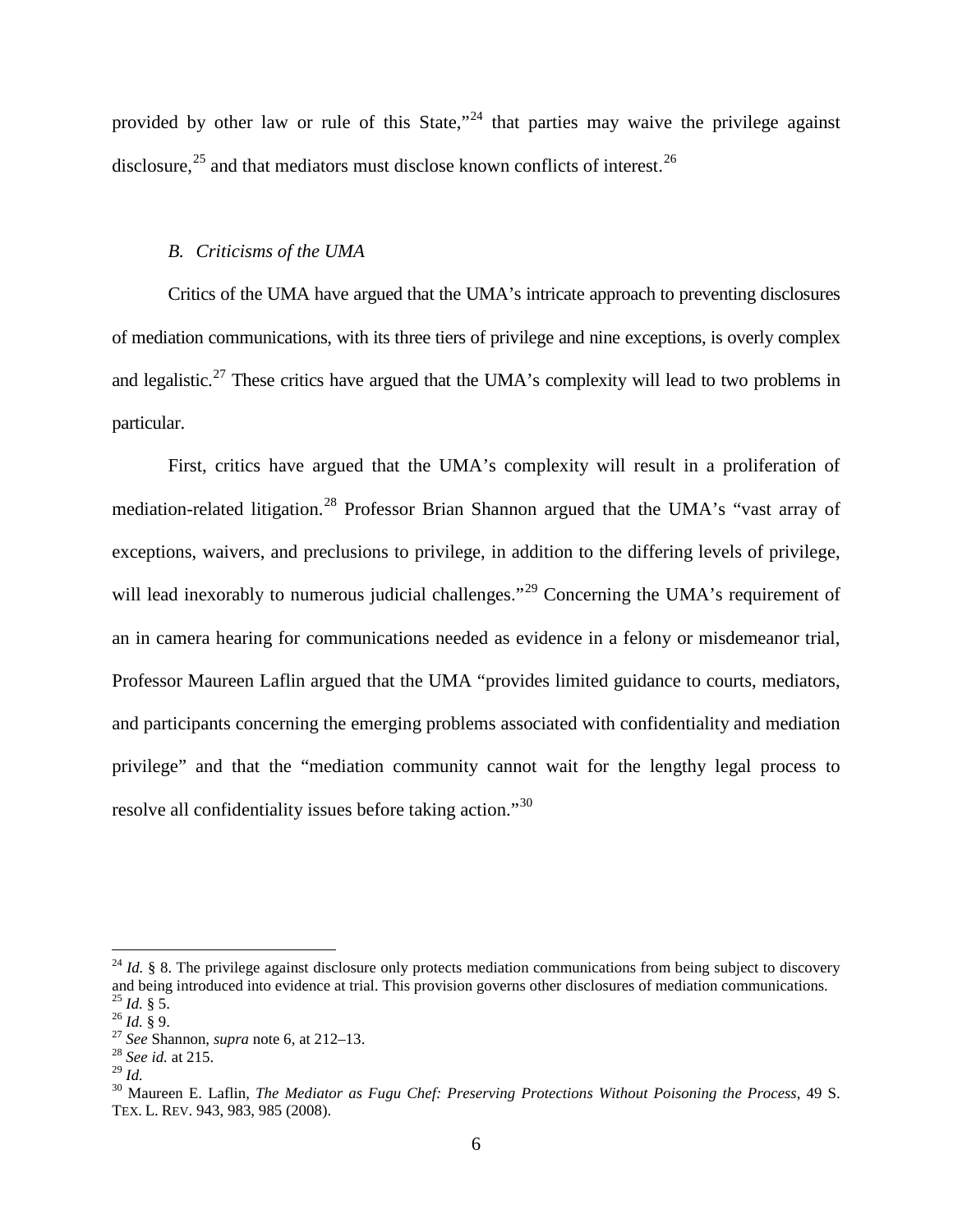Second, critics of the UMA argued that the UMA will force mediators to give lengthy, convoluted explanations of the law to mediation participants. [31](#page-6-0) This criticism was vividly illustrated in a video of a fictional mediation that the Hamline University School of Law's Dispute Resolution Institute prepared for the 2001 Minnesota State Bar Association Annual ADR Institute.<sup>[32](#page-6-1)</sup> The video begins with a mediator in plenary session telling the parties and counsel, "Before we actually begin, there's one last thing I'd like to mention."[33](#page-6-2) The mediator then proceeds to explain the intricate details of the UMA for about six minutes, as the parties and their counsel are shown with perplexed looks on their faces.  $34$ 

Supporters of the UMA responded to these two criticisms by noting that mediation confidentiality is an inherently complex issue because it requires a careful balancing between the competing interests of mediation candor and the justice system's need for relevant mediation communications evidence.<sup>[35](#page-6-4)</sup> UMA supporters argued that purportedly simpler alternatives do not eliminate these complexities because they merely shift the decision on how to balance these competing interests from the legislature to the courts.<sup>[36](#page-6-5)</sup> An open-ended "manifest injustice" exception, like the one used in Ohio before it adopted the UMA, gives courts unbounded discretion to determine whether the need for the evidence outweighs the parties' expectations of confidentiality.<sup>[37](#page-6-6)</sup> A broad, universal rule of non-disclosure also suffers from this problem because such an inflexible statute will inevitably lead courts to fashion ad hoc exceptions to

<span id="page-6-0"></span> <sup>31</sup> *See* Shannon, *supra* note 6, at 192–201 (presenting a fictional, convoluted opening statement by a mediator practicing in a UMA jurisdiction).

<span id="page-6-1"></span><sup>&</sup>lt;sup>32</sup> *Uniform Mediation Act Opening Statement*, HAMLINE UNIV. SCH. OF LAW, http://law.hamline.edu/Content.aspx?id<br>=2147496294 (last visited Apr. 17, 2014).

<span id="page-6-4"></span>

<span id="page-6-3"></span><span id="page-6-2"></span><sup>&</sup>lt;sup>33</sup> *Id.* <sup>34</sup> *Id.* <sup>34</sup> *Id.* 34 *Id.* 34 *Id.* 35 *See* Richard C. Reuben, *The Sound of Dust Settling: A Response to Criticisms of the UMA*, 2003 J. DISP. RESOL. **39**, 111–12 (2003).

<span id="page-6-6"></span><span id="page-6-5"></span><sup>&</sup>lt;sup>36</sup> See id. at 109–16.<br><sup>37</sup> See id. at 113 (describing how mediators feared that a "manifest injustice" exception would be "an exception that would swallow the rule").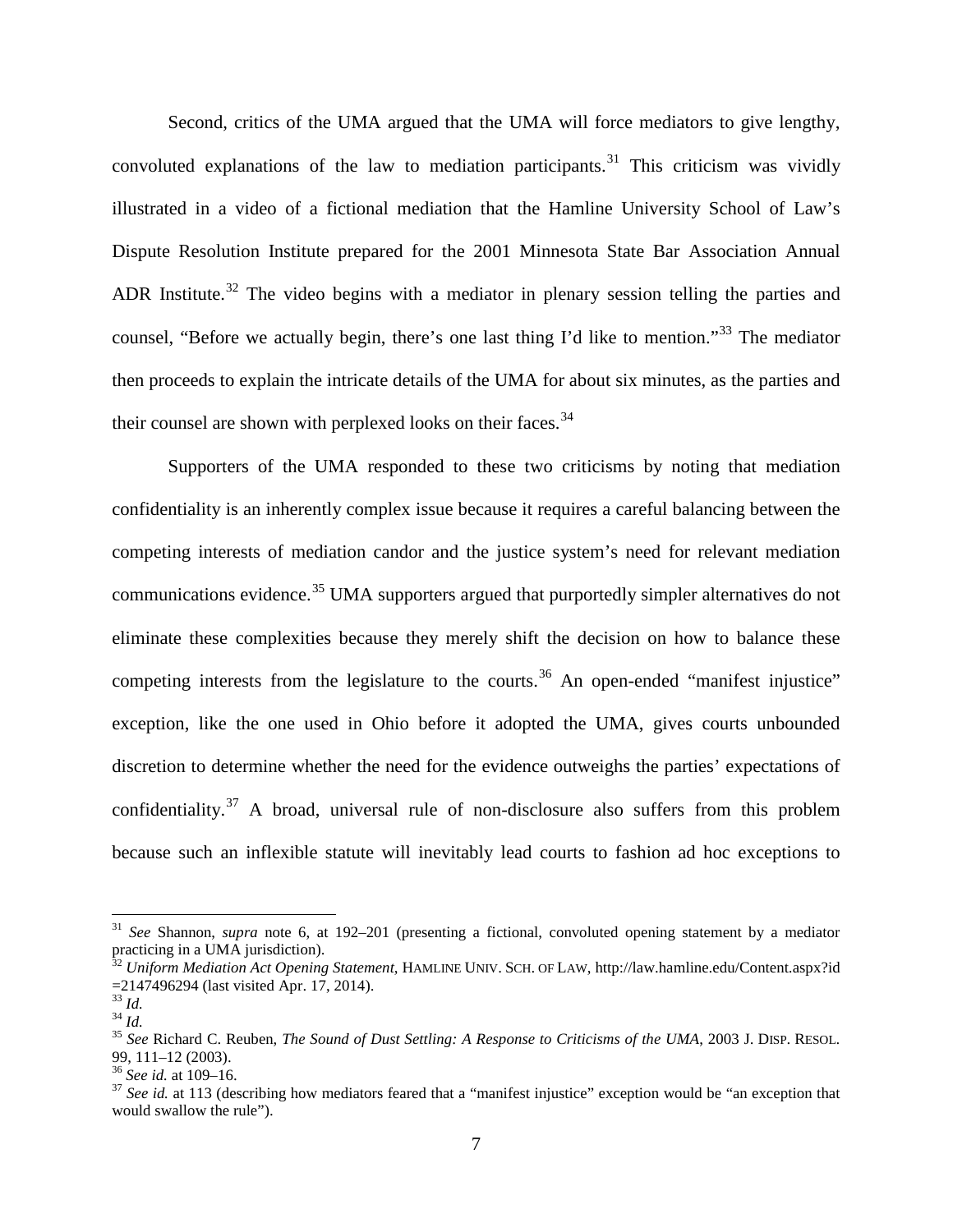prevent an injustice.<sup>[38](#page-7-0)</sup> Thus, the UMA's explicit list of exceptions to the privilege against disclosure simply serves to clarify and provide notice of the situations in which the privilege does not apply.

Which of these competing views about the UMA is correct? Now that it has been over ten years since the first state adopted the UMA, we can examine whether the fears of UMA critics have been borne out by the evidence. If the UMA critics are correct in believing that the UMA is too complex, and will inexorably lead to numerous judicial challenges, one would expect to see a rise in the number of mediation-related cases in the courts after the adoption of the UMA. One would also expect to see mediators and lawyers devoting significant attention to warning parties about the UMA's exceptions to the privilege against disclosure. On the other hand, if there has been no significant increase in mediation-related litigation, and mediators have not significantly changed their approach to warning parties about exceptions to confidentiality, then the fears of UMA critics would seem to be unfounded.

### II. THE UMA HAS NOT RESULTED IN A PROLIFERATION OF MEDIATION-RELATED LITIGATION

<span id="page-7-2"></span>To examine the UMA's effect on mediation-related litigation, I performed a Westlaw search for all state and federal cases citing the UMA, including unpublished opinions. I included all cases citing any provision of a jurisdiction's UMA statute, except for cases that arose before the UMA took effect,  $39$  cases that cursorily cite the UMA,  $40$  cases that cite the UMA as an aid to

<span id="page-7-0"></span> <sup>38</sup> *See* Reuben, *supra* note 35 at 114–16 (documenting how the broad confidentiality statutes in California and Texas have been construed by courts to contain numerous exceptions to confidentiality). *See, e.g.*, Olam v. Cong. Mortg. Co., 68 F. Supp. 2d 1110, 1130–1139 (N.D. Cal. 1999) (requiring a mediator to testify in a challenge to an agreement reached at mediation on the grounds of undue influence and incapacity); Rinaker v. Super. Ct., 62 Cal.App.4th 155, 165–67 (Cal. Ct. App. 1998) (holding that the constitutional right to confrontation overrides a mediator's statutory right not to testify).

<span id="page-7-1"></span><sup>&</sup>lt;sup>39</sup> In these cases, the court relied the UMA as persuasive authority because the UMA was enacted after the initiation of the litigation but before the date of the court's decision. State v. Williams, 877 A.2d 1258 (N.J. 2005); Addesa v.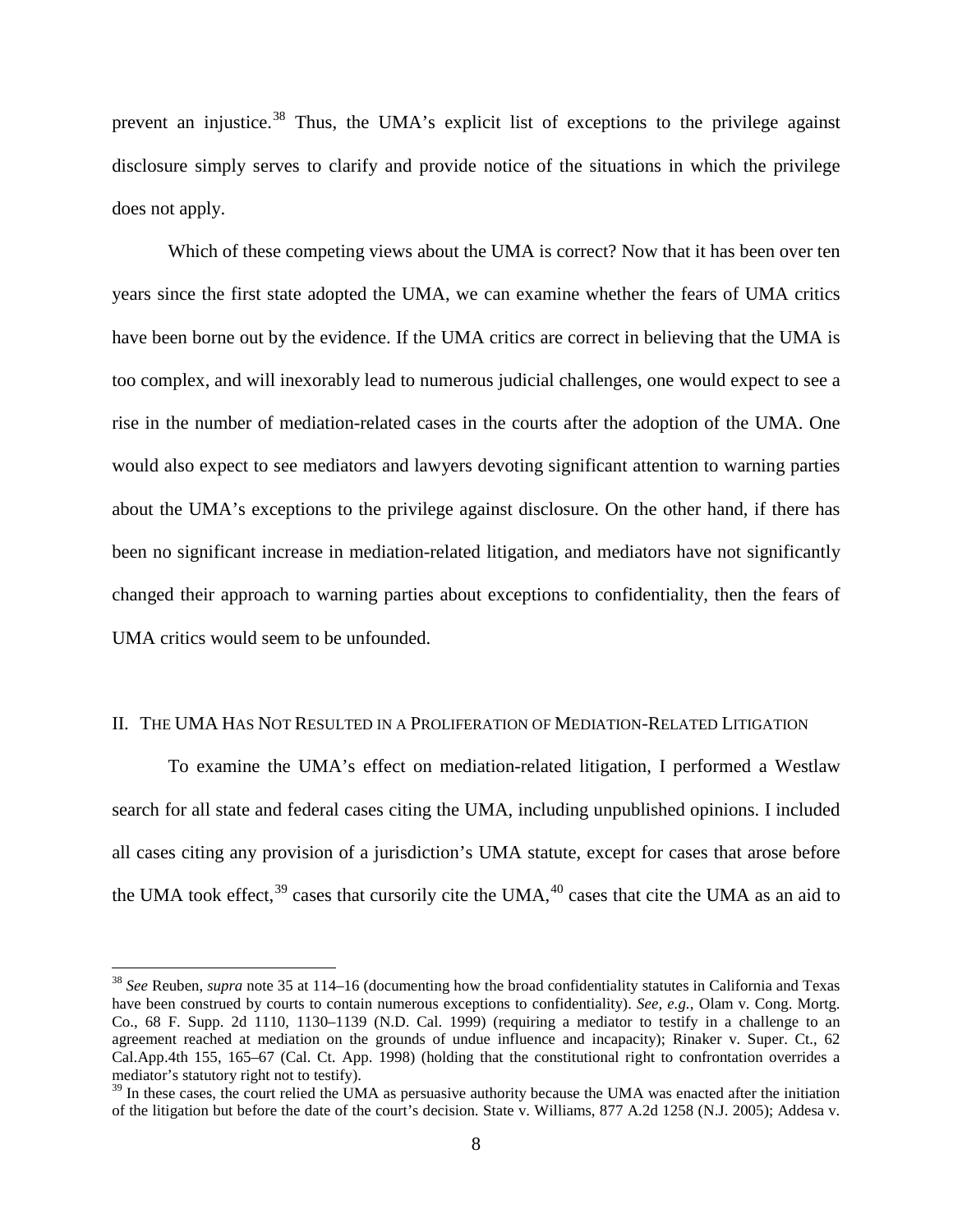interpreting a different statute,  $41$  and cases that erroneously cited the UMA by mistake.  $42$  I have not excluded cases that were decided without reaching the issue involving the UMA, $^{43}$  $^{43}$  $^{43}$  or cases that held that a party's argument involving the UMA was not preserved for appeal.<sup>[44](#page-8-3)</sup>

| <b>Year of</b>   | <b>Jurisdiction</b> | <b>Number of</b> |
|------------------|---------------------|------------------|
| <b>Enactment</b> |                     | <b>Cases</b>     |
| 2003             | Nebraska            | 0                |
| 2003             | Illinois            | 2                |
| 2004             | New Jersey          | 7                |
| 2005             | Ohio                | 14               |
| 2005             | Iowa                | 1                |
| 2005             | Washington          | 6                |
| 2006             | Vermont             | 5                |
| 2006             | Utah                | 3                |
| 2006             | District of         | O                |
|                  | Columbia            |                  |
| 2008             | Idaho               | 0                |
| 2008             | South Dakota        |                  |
| 2013             | Hawaii              |                  |

TABLE 1 Number of Cases Citing UMA Statute

In five of the twelve jurisdictions adopting the UMA, there has not been a single case

citing the UMA. Of the seven jurisdictions in which the UMA has been cited, four

 $\overline{a}$ 

Addesa, 919 A.2d 885 (N.J. Super. Ct. App. Dev. 2007); Lehr v. Afflitto, 889 A.2d 462 (N.J. Super. Ct. App. Dev. 2006); Reese v. Tingey Const., 177 P.3d 605 (Utah 2008). <sup>40</sup> Millard v. BNSF Ry. Co., No. 08 C 3752, 2010 WL 3515746, at \*1 n.2 (N.D. Ill. Aug. 31, 2010) (noting in a

footnote that neither party raised arguments under the UMA); *In re* Teligent, Inc., 417 B.R. 197 (S.D.N.Y. 2009); Hudson City Savings Bank v. Colyer, No. F-001214-12, 2012 WL 7017727 (N.J. Feb. 1, 2013) (citing the UMA in the recitation of facts); Trimble v. Graves, 947 N.E.2d 885, 889 (Ill. App. Ct. 2011) (citing the UMA in background discussion of how arbitration differs from mediation); Triplex Co. v. R.L. Pomante Contr., Inc., No. 07AP–80, 2008 WL 5104791 (Ohio Ct. App. Dec. 4, 2008) (citing the UMA in the recitation of facts); *In re* Von Trapp CU Permit, No. 51-4-13, 2014 WL 814792 (Vt. Super. Ct. Feb. 5, 2014); Aurora Loan Services, LLC v. Kirkpatrick, 2013 WL 3288062 (Vt. Super. Ct. June 1, 2013) (noting in a footnote that neither party raised arguments under the UMA).<br><sup>41</sup> State ex rel. Upper Republican Natural Res. Dist. v. Dist. Judges of Dist. Court for Chase Cnty., 728 N.W

<span id="page-8-0"></span><sup>(</sup>Neb. 2007).

<span id="page-8-1"></span> $42$  *In re* Squire, 617 F.3d 461, 469 (6th Cir. 2010) (citing by mistake O.R.C. 2710.03 instead of O.R.C. 2701.03); Fiore v. PPG Industries, Inc., 279 P.3d 972, 990 n.21 (Wash. App. 2012) (citing by mistake RCW 7.07.060 instead of RCW 7.06.060).

<span id="page-8-2"></span><sup>43</sup> Zep Inc. v. Midwest Motor Supply Co., No. 2:09–cv–760, 2010 WL 2105365 (S.D. Ohio May 25, 2010); *In re* Contempt of Feng, No. 95749, 2011 WL 4389545 (Ohio Ct. App. Sept. 22, 2011); Moss v. Parr Waddoups Brown Gee & Loveless, 197 P.3d 659 (Utah Ct. App. 2008).

<span id="page-8-3"></span><sup>&</sup>lt;sup>44</sup> Schmitt v. Force, No. 357-7-10 Wmcv, 2011 WL 8472900 (Vt. Super. Ct. Mar. 10, 2011).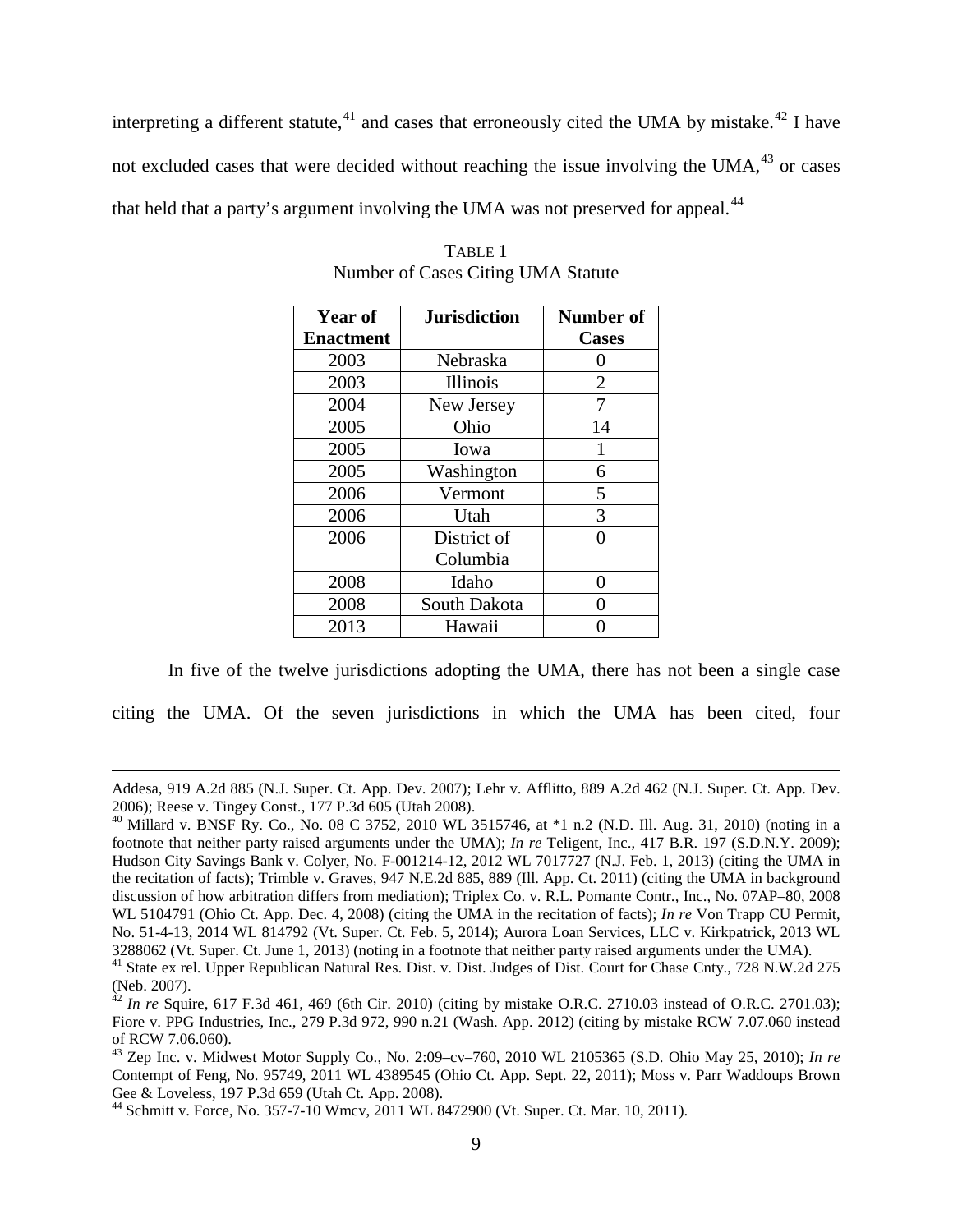jurisdictions—Ohio,<sup>[45](#page-9-0)</sup> Iowa,<sup>[46](#page-9-1)</sup> Washington,<sup>[47](#page-9-2)</sup> and Utah<sup>[48](#page-9-3)</sup>—had pre-UMA statutes that specifically protected against the disclosure of mediation communications. In the other three jurisdictions, Illinois, New Jersey, and Vermont, there were no pre-UMA statutes. The following table shows the number of citations to the pre-UMA statutes in Ohio, Iowa, Washington, and Utah, along with the time period during which the statutes were in effect.

| <b>Time</b>   | <b>Jurisdiction</b> | Number of |
|---------------|---------------------|-----------|
| <b>Period</b> |                     | Case      |
| 1997-2005     | Ohio                | 20        |
| 1998-2005     | Iowa                |           |
| 1991-2005     | Washington          |           |
| 1994-2006     | Utah                |           |

TABLE 2 Number of Cases Citing Pre-UMA Statute

In Ohio, the number of cases citing the UMA statute in the nine years after its enactment was less than the number of cases citing Ohio's pre-UMA statute during the eight years that it was in effect. In Iowa, one case cited the UMA in the nine years after its enactment, while there were no cases citing Iowa's pre-UMA statute during the seven years it was in effect. In Washington, there has been somewhat of an increase in litigation after the enactment of the UMA. However, it is worth noting that all four pre-UMA cases in Washington were decided in a four-year period from 2003 to 2007.<sup>[49](#page-9-4)</sup> Thus, the trend toward increased litigation appears to have started before the enactment of UMA. In Utah, there has also been a slight increase in litigation after the enactment of the UMA, but the number of cases is so small that it is difficult to attribute the increase to the UMA's enactment.

<span id="page-9-1"></span><span id="page-9-0"></span><sup>&</sup>lt;sup>45</sup> OHIO REV. CODE ANN. § 2317.023 (West 2013).<br><sup>46</sup> IOWA CODE ANN. § 679C.2 (1998) (repealed 2005).<br><sup>47</sup> WASH. REV. CODE ANN. §5.60.070 (West 2013).<br><sup>48</sup> UTAH CODE ANN. § 78B-6-208 (West 2013).

<span id="page-9-2"></span>

<span id="page-9-4"></span><span id="page-9-3"></span><sup>49</sup> *See* Appendix.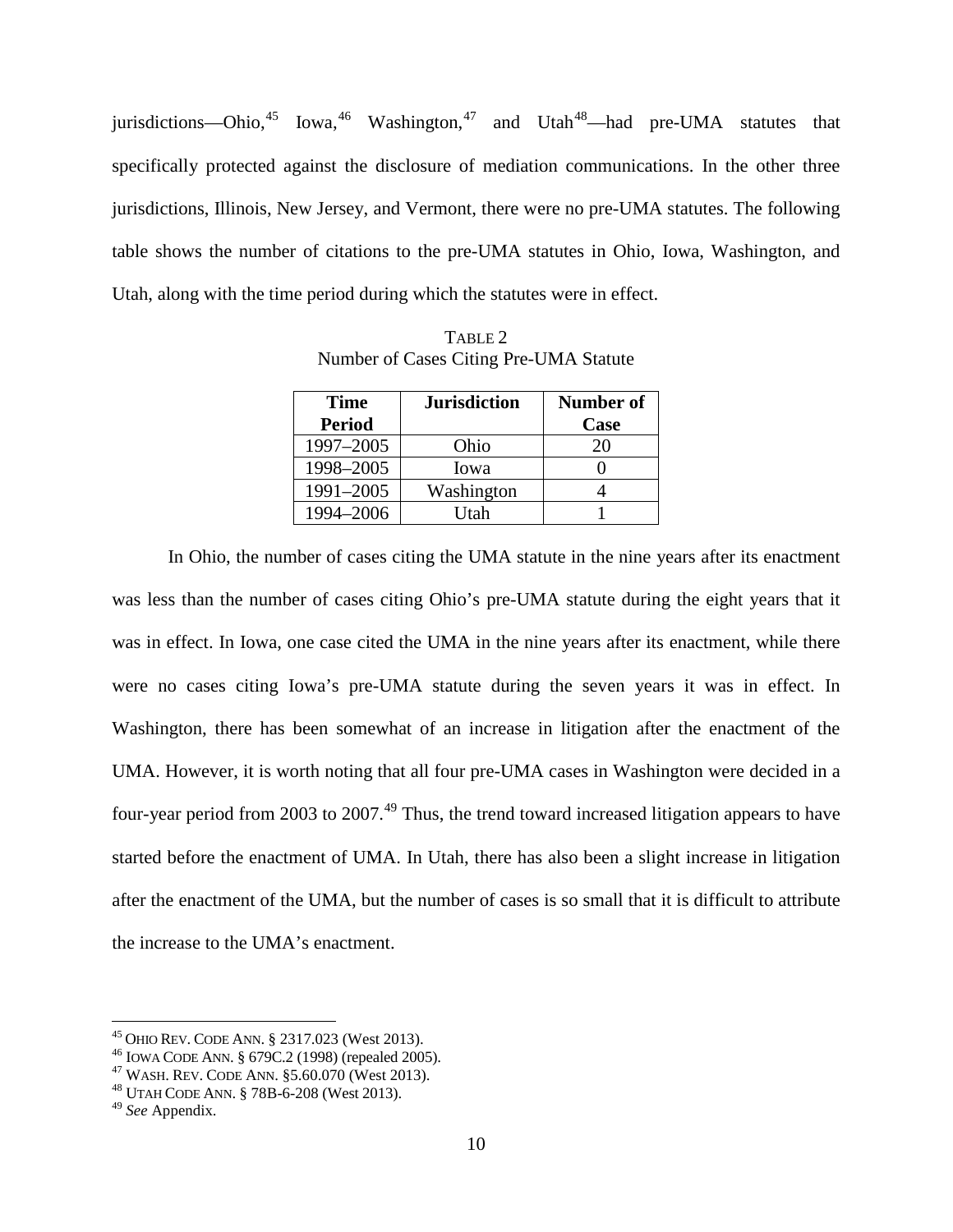This data suggests that, despite its complex structure, the UMA has not led to a proliferation of mediation-related litigation as critics of the UMA predicted. While there has been a slight increase in litigation in Washington and Utah, the decrease in litigation in Ohio makes it difficult to draw any conclusions about the effects of the UMA. In addition, the complete absence of any cases in Westlaw citing the UMA in five of the twelve UMA jurisdictions suggests that the UMA may actually be quite effective at preventing mediationrelated litigation.

What explains the lack of litigation? One possible explanation is that, in most cases, mediation results in a satisfactory outcome that leaves parties uninterested in pursing further litigation. It may simply be that there are few occasions in which parties actually wish to disclose mediation communications or force others to disclose them. The number of occasions in which a party wishes to invoke an exception to the privilege against disclosure may be so rare that the complexity or simplicity of the law has little to do with the amount of litigation that ensues. If this is the case, then it would appear that the mediation profession has been successful at achieving its goal of providing an effective, trustworthy, informal alternative to the court system.

A second possible explanation for the lack of mediation-related litigation under the UMA is that mediators may have taken steps after the enactment of the UMA to prevent lawsuits from occurring. For instance, mediators may take greater pains to discuss the intricacies of the UMA privilege against disclosure, causing mediation participants to be more careful about the information they disclose during the mediation. However, as I shall explain in Part III, this explanation is probably incorrect because most mediators spend very little time discussing confidentiality with mediation parties, and very few spend any time discussing exceptions to confidentiality.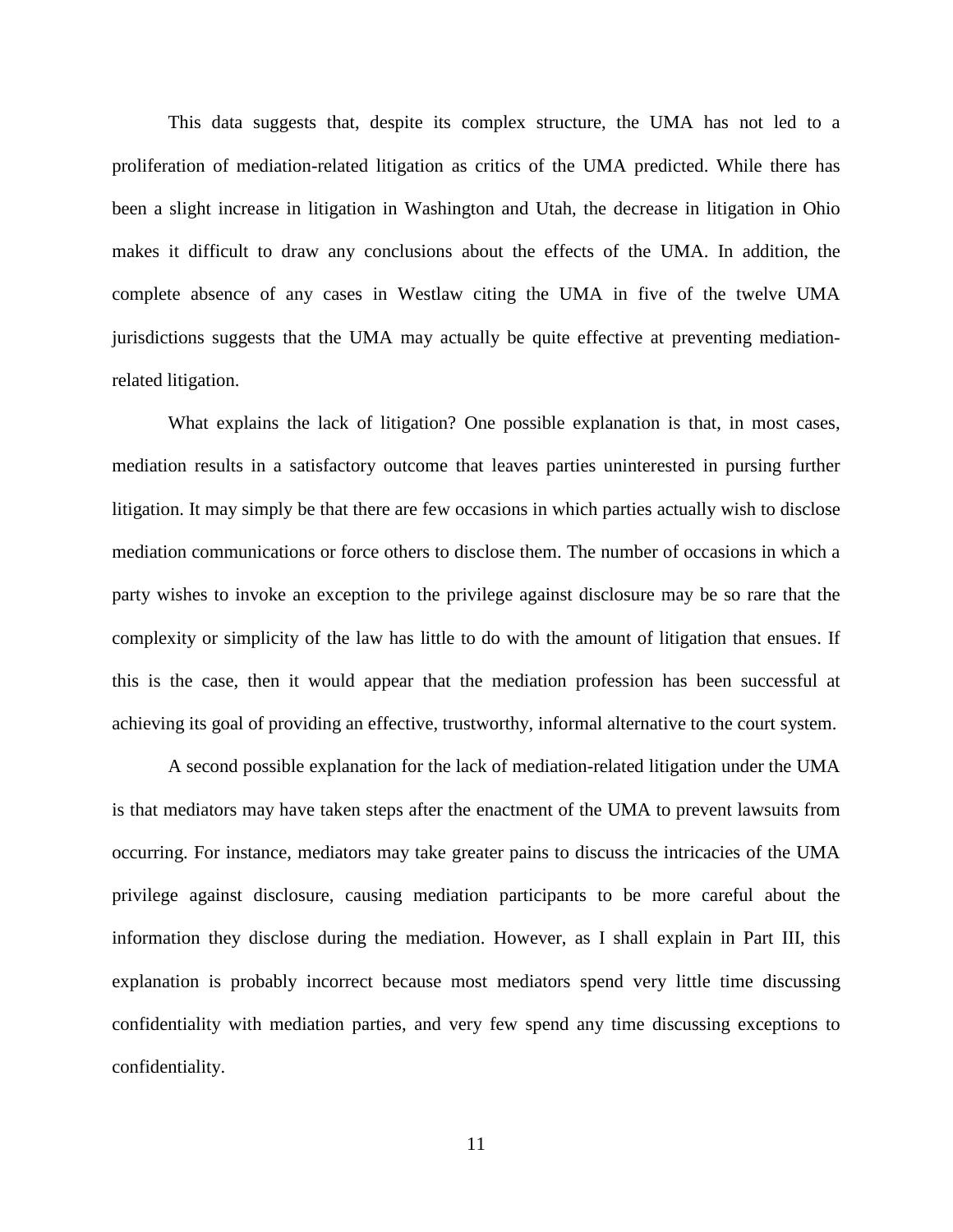A third possible explanation for the lack of mediation-related litigation is that the clarity and certainty provided by the UMA's rule-based approach to preventing disclosures has been effective at preventing the legal uncertainty and ambiguity that leads parties to pursue litigation. There is a longstanding debate among legal scholars about the costs and benefits of choosing clear-cut rules over flexible standards. Justice Scalia, one of the most vocal proponents of clearcut rules, has argued that flexible standards that allow judges to consider the totality of the circumstances lead to unpredictability and "protracted uncertainty regarding what the law may mean."<sup>[50](#page-11-0)</sup> In contrast, clear-cut rules lead to predictable outcomes, which is inherently valuable to the public apart from the substance of the rule itself.<sup>[51](#page-11-1)</sup>

The lack of mediation-related litigation under the UMA can be seen as a vindication of Justice Scalia's preference for rules over standards. While the UMA framework is complex, it has the virtue of providing very clear rules for when a mediation communication may be disclosed. There are only nine exceptions to the privilege against disclosure, and any mediation communication that does not fit within an exception may not be disclosed.<sup>[52](#page-11-2)</sup> In contrast, an openended, standard-based approach, such as the manifest injustice exception formerly used in Ohio, leaves great uncertainty as to whether a particular case qualifies for an exception. While a blanket rule of confidentiality with zero statutory exceptions does provide a clear rule, the experience of states that have adopted such a rule has shown that judges will often grant ad hoc exceptions to prevent a perceived injustice, even when the language of the statute unambiguously

<span id="page-11-1"></span><span id="page-11-0"></span>

<sup>&</sup>lt;sup>50</sup> Antonin Scalia, *The Rule of Law as the Law of Rules*, 56 U. CHI. L. REV. 1175, 1179 (1989).<br><sup>51</sup> See id. ("Predictability . . . is a needful characteristic of any law worthy of the name. There are times when even a bad rule is better than no rule at all.").

<span id="page-11-2"></span> $52$  While two of the nine exceptions do require an in camera hearing and a judicial weighing of costs and benefits, the statute provides a clear rule for when those two exceptions should apply. Unif. Mediation Act § 6(b) (amended 2003). This limits the discretion of the court significantly in comparison to an open-ended manifest injustice statute or a blanket statute with the possibility of ad hoc exceptions.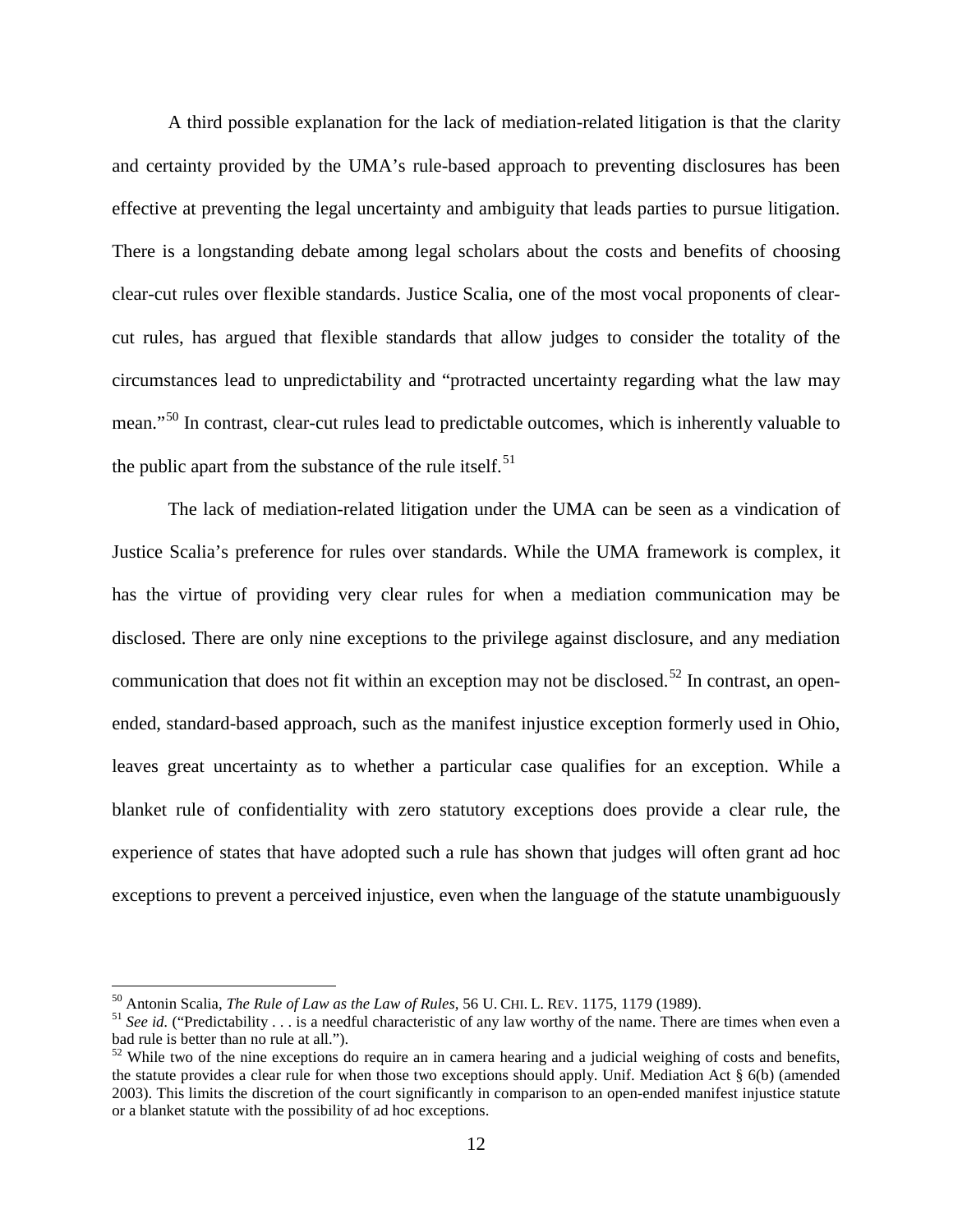forbids it.<sup>[53](#page-12-0)</sup> Therefore, a blanket rule of confidentiality may end up functioning identically to an open-ended manifest injustice provision. The UMA represents a halfway point between the two extremes of excessive open-endedness and excessive inflexibility that is comprehensive in coverage but limited in scope. If this explanation is correct, then it would seem that the decision of the UMA drafters to choose a high level of specificity, even at the cost of greater complexity, has proven to be a wise and prudent choice.

### III. THE UMA HAS NOT SIGNIFICANTLY CHANGED HOW MEDIATORS DISCUSS CONFIDENTIALITY

To better understand why the UMA has not caused an increase in mediation-related litigation, and to see whether mediators have changed their approach to discussing confidentiality in response to the UMA, I conducted an informal survey of prominent mediators in Ohio and Washington, two states that had pre-UMA confidentiality statutes. I asked the mediators whether the UMA led to any changes in how mediation is practiced in their state, and in particular, whether it changed the way mediators discuss confidentiality with mediation parties and their attorneys. I received responses from eight mediators, six from Ohio and two from Washington.

Some mediators reported that the enactment of the UMA did not lead to significant changes in the way they practiced mediation, or in the way they have seen others practice mediation. Professor Nancy Rogers, one of the drafters of the UMA, observed there has been "very little change in mediation warnings after Ohio adopted the UMA."[54](#page-12-1) She noted that in the two post-UMA mediations in which she has participated, the mediators simply indicated that

<span id="page-12-1"></span><span id="page-12-0"></span><sup>53</sup> *See supra* note 38. <sup>54</sup> E-mail from Nancy Rogers, Professor Emeritus of Law, The Ohio State Univ. Moritz Coll. of Law, to "AUTHOR'S NAME REDACTED", J.D. Candidate, Harvard Law Sch. (Dec. 9, 2013, 09:53 EST) (on file with author).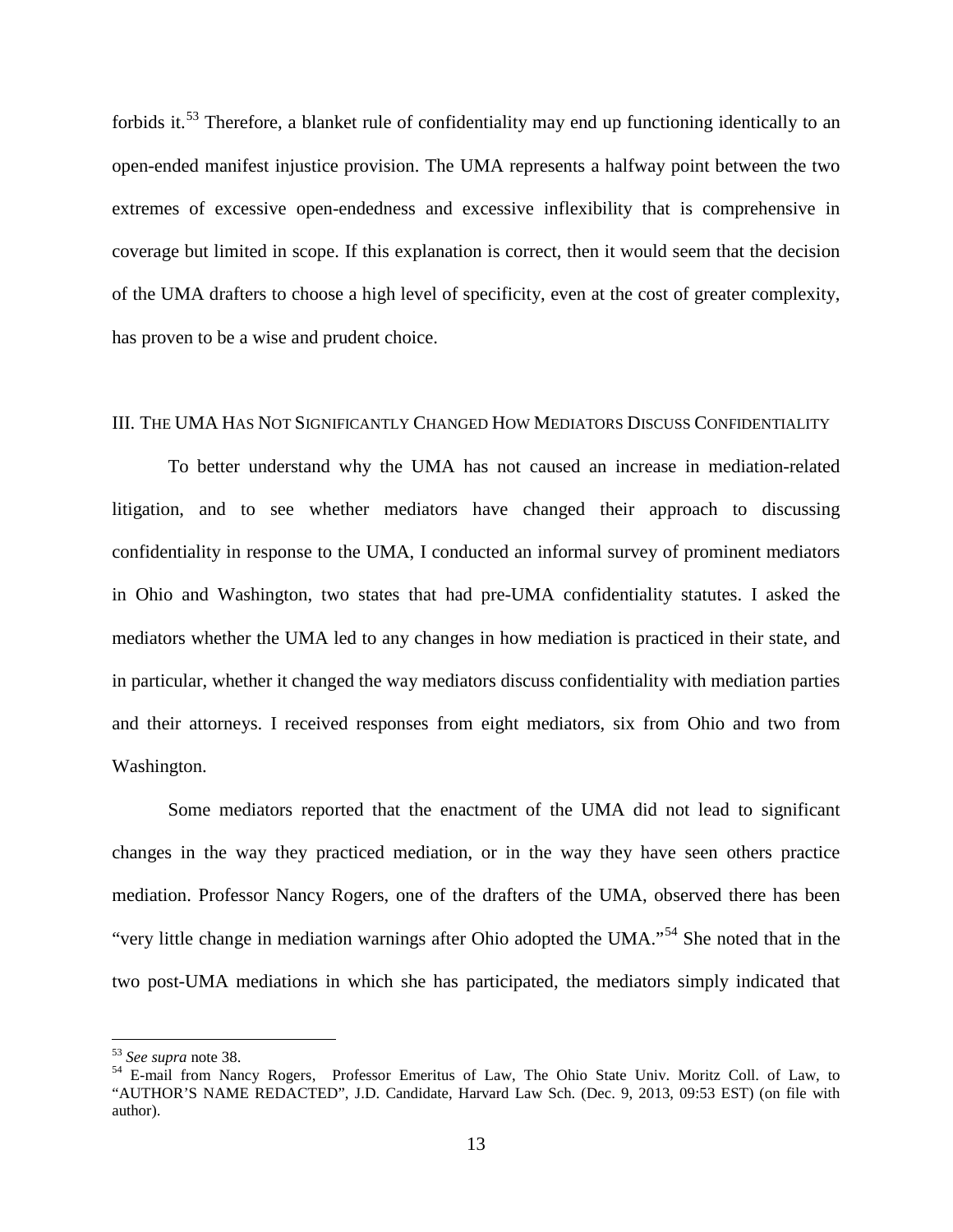there was a privilege that had some exceptions and asked the parties to agree to maintain confidentiality.<sup>[55](#page-13-0)</sup> Parties who were not represented by counsel were referred to a written summary of the UMA prepared by the staff of the Supreme Court of Ohio.<sup>[56](#page-13-1)</sup>

Professor Marjorie Aaron, who teaches mediation at the University of Cincinnati and is an active mediator in Ohio, stated that the effects of the UMA on her mediation practice have been minimal: "While my mediation agreement now incorporates reference [sic] to the Uniform Mediation Act . . . it has not really resulted in real differences in the way I speak about confidentiality or changed any other aspect of my mediation practice."<sup>[57](#page-13-2)</sup>

Other mediators reported that the enactment of the UMA did lead to significant changes. Professor Alan Kirtley, who was instrumental to the passage of the UMA in Washington,<sup>[58](#page-13-3)</sup> noted that Washington's UMA statute was "vastly different" from pre-UMA statutes concerning mediation confidentiality.<sup>59</sup> He has observed that mediators have updated their mediation agreements and adjusted their discussions of confidentiality in accordance with the UMA.<sup>[60](#page-13-5)</sup> Eileen Pruett, the manager of the Dispute Resolution Department at the Franklin County Municipal Court, stated that the Supreme Court of Ohio now provides mediators with extensive training about the UMA. $^{61}$  $^{61}$  $^{61}$ 

Although a number of mediators reported making adjustments to their discussions about confidentiality, none of them reported increasing their depth of treatment of the issue with

<span id="page-13-2"></span>

<span id="page-13-1"></span><span id="page-13-0"></span><sup>&</sup>lt;sup>55</sup> *Id.*<br><sup>56</sup> *Id.*<br><sup>57</sup> E-mail from Marjorie Aaron, Professor of Practice, Univ. of Cincinnati Coll. of Law, to "AUTHOR'S NAME REDACTED", J.D. Candidate, Harvard Law Sch. (Dec. 9, 2013, 10:21 EST) (on file with author).

<span id="page-13-3"></span><sup>58</sup> *See* Alan Kirtley, *The Top Ten Reasons for Adopting the New Uniform Mediation Act in Washington*, 58 WASH. ST. B. NEWS 18 (2004).

<span id="page-13-4"></span><sup>&</sup>lt;sup>59</sup> E-mail from Alan Kirtley, Assoc. Professor of Law, Univ. of Wash. Sch. of Law, to "AUTHOR'S NAME REDACTED", J.D. Candidate, Harvard Law Sch. (Dec. 18, 2013, 15:08 EST) (on file with author).

<span id="page-13-6"></span><span id="page-13-5"></span><sup>&</sup>lt;sup>60</sup> Id.<br><sup>61</sup> E-mail from Eileen Pruett, Manager, Dispute Resolution Dep't, Franklin Cnty. Mun. Court, to "AUTHOR'S NAME REDACTED", J.D. Candidate, Harvard Law Sch. (Jan. 9, 2014, 19:20 EST) (on file with author).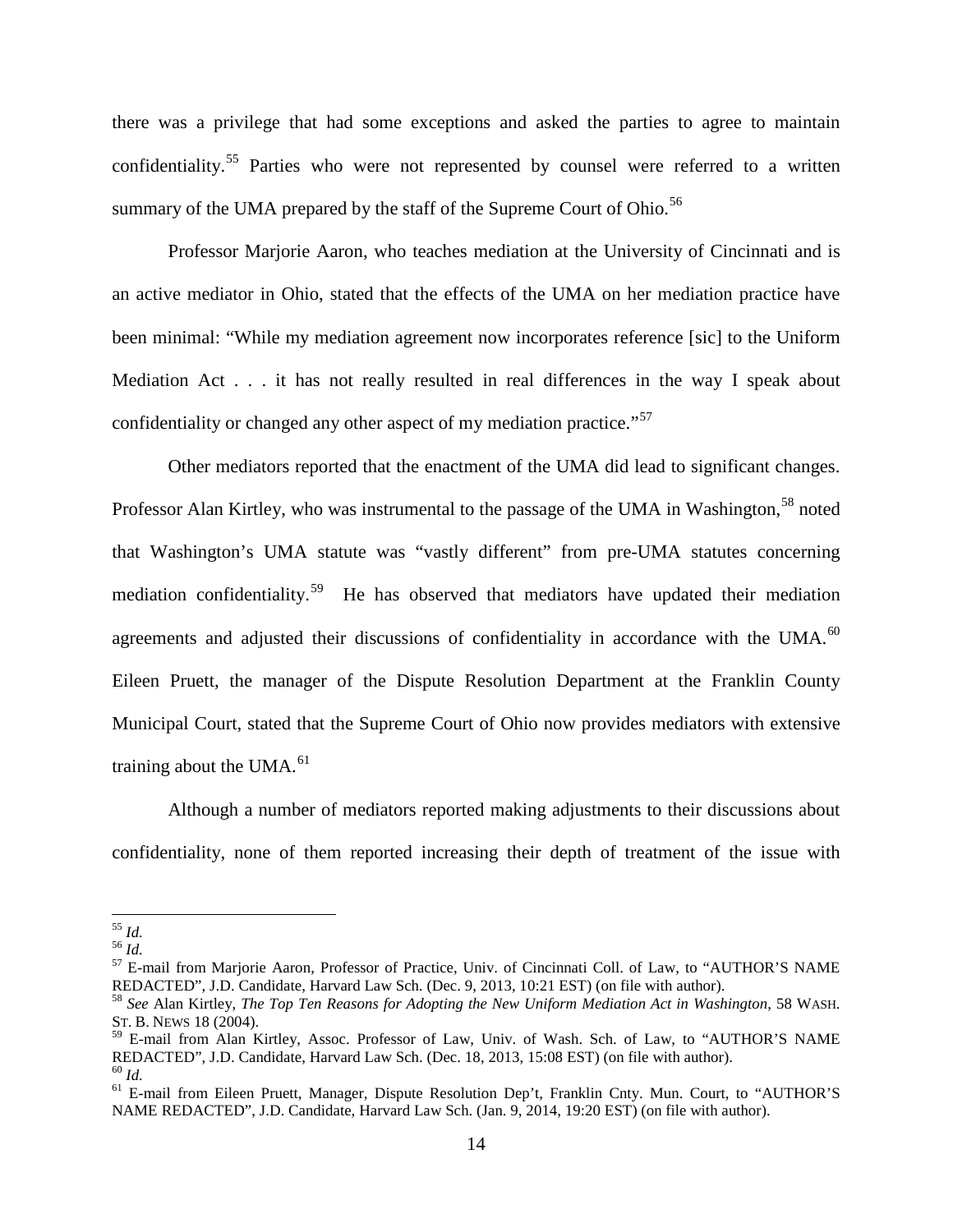mediation participants. Eileen Pruett stated that for mediations involving civil cases that have been filed in court, the Dispute Resolution Department requires participants to sign a written agreement containing a confidentiality provision. Then, at the beginning of the mediation, the mediator states that "we . . . will maintain absolute confidentiality" and conveys "our expectation that neither our mediators nor staff will be asked to disclose mediation communications."[62](#page-14-0) Mediators do not, however, discuss the intricate details of the situations in which communications may be disclosed.<sup>[63](#page-14-1)</sup> In the pre-filing mediation program, there is no written agreement, and the oral agreement is the only discussion of confidentiality that takes places.  $64$ 

Professor Erin Archerd, a clinical instructor at The Ohio State University who works with victim-offender cases at the Prosecutor's Office and small claims cases at the Franklin County Municipal Court, estimates that a typical mediation will contain about thirty seconds of discussion concerning confidentiality.<sup>[65](#page-14-3)</sup> The agreement to mediate used in the Prosecutor's Office contains the following two-sentence statement: "All parties present and the mediator agree to keep what is said in the mediation hearing confidential, unless otherwise required by law. However, the mediator may be required to report neglect or abuse of a child or imminent threats of bodily harm."<sup>[66](#page-14-4)</sup>

Larry Mills, a Washington mediator who has worked as an American Arbitration Association mediator and is now a mediator with Judicial Arbitration and Mediation Services (JAMS), is required by JAMS to include one sentence in his mediation agreement stating that the mediation is being conducted pursuant to the Washington Uniform Mediation Act. The

<span id="page-14-1"></span>

<span id="page-14-3"></span><span id="page-14-2"></span>

<span id="page-14-0"></span><sup>&</sup>lt;sup>62</sup> *Id.*<br><sup>63</sup> *Id.*<br><sup>64</sup> *Id.* <sup>64</sup> *Id.* <sup>64</sup> *Id.* 64 *Id.* 65 E-mail from Erin Archerd, Professor, Langdon Fellow in Dispute Resolution, The Ohio State Univ. Moritz Coll. of Law, to"AUTHOR'S NAME REDACTED", J.D. Candidate, Harvard Law Sch. (Dec. 18, 2013, 09:17 EST) (on file with author).

<span id="page-14-4"></span><sup>&</sup>lt;sup>66</sup> *Id*. The term "mediation hearing" is the term used by the Prosecutor's Office to refer to its mediations.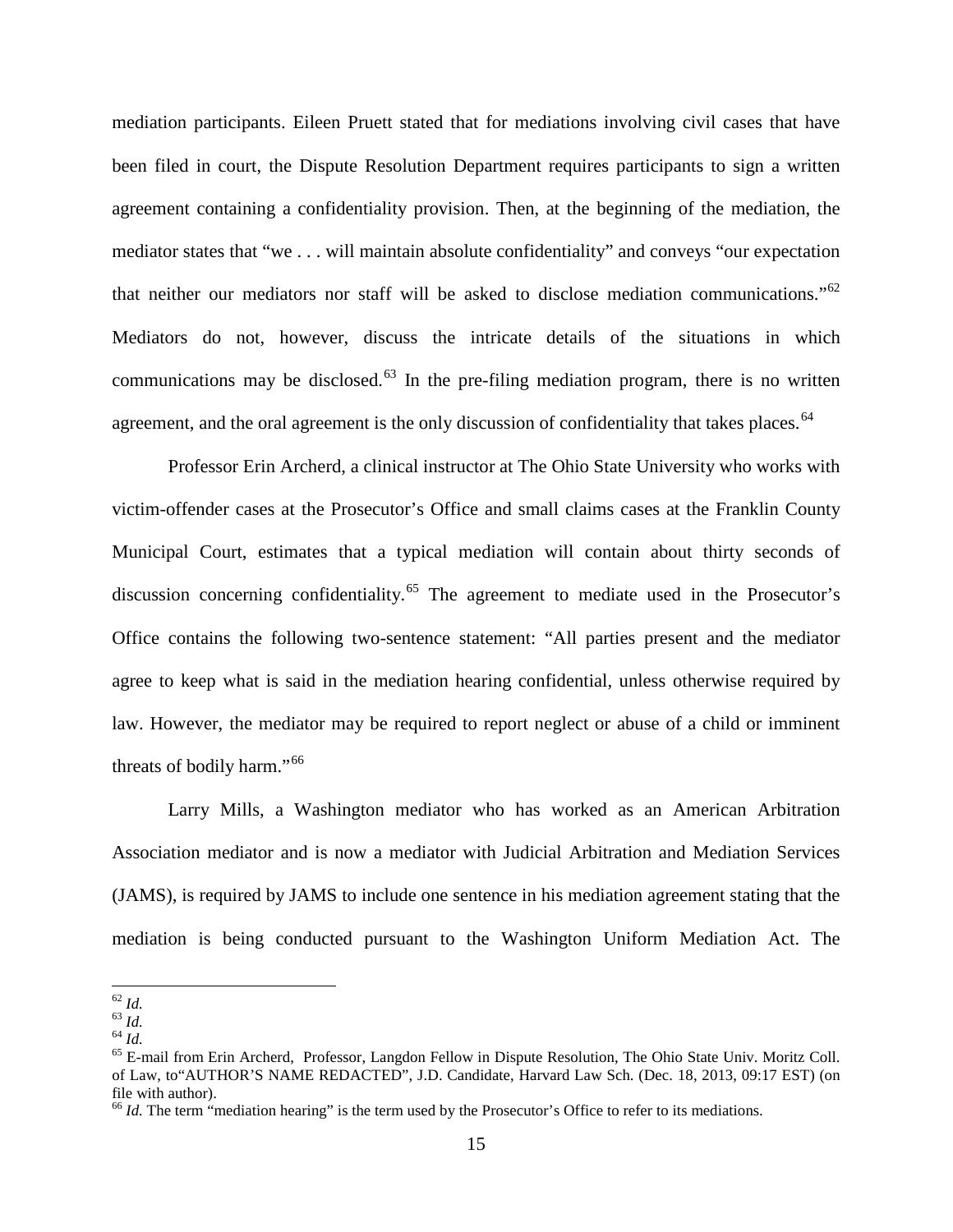provision, however, "is largely treated as a perfunctory formality without a great deal of discussion."<sup>[67](#page-15-0)</sup> Mr. Mills does not find it necessary to delve into all of the complexities of the UMA, and noted that "I have never experienced a situation in which a party to a mediation tried to get me, the mediator, to breach the privilege relating to mediation communications."<sup>[68](#page-15-1)</sup>

Not all mediators deal with the issue of confidentiality quickly. For some mediators, a lengthy discussion about confidentiality is an important part of explaining the mediation process. For Jerome Weiss, President of Mediation Inc. in Cleveland, a thorough discussion of the privilege against disclosure is a critical part of his approach to fostering an atmosphere of cooperation and candid discussion.[69](#page-15-2) Mr. Weiss discusses the UMA's privilege against disclosure with parties extensively during both plenary sessions and caucuses, and includes an explicit reference to the UMA in his mediation agreement.<sup>[70](#page-15-3)</sup> He finds that discussing confidentiality helps parties set aside their competitive, distributive, litigation-oriented approach to problem-solving, and encourages them to think that, "I don't have to be that way here. I can be myself, however I need to be, so that I can have a different discussion with people."<sup>[71](#page-15-4)</sup> However, while Mr. Weiss discusses the UMA's privilege against disclosure at length, he does not discuss any of the UMA's exceptions to that privilege. In Mr. Weiss's view, these exceptions deal with conduct that is "on the fringes," and it is "hyperacademic" to dwell on them.<sup>[72](#page-15-5)</sup>

Bea Larson, a Senior Mediator at the Center for the Resolution of Disputes in Cincinnati, takes a similar approach to confidentiality: "I go over confidentiality [in plenary session] with the parties and in caucus, and discussions about confidentiality are a core part of the introduction

<span id="page-15-0"></span> $^{67}$  E-mail from Laurence R. Mills, Mediator, Judicial Arbitration and Mediation Servs., to "AUTHOR'S NAME REDACTED", J.D. Candidate, Harvard Law Sch. (Dec. 18, 2013, 01:35 EST) (on file with author).

<span id="page-15-2"></span>

<span id="page-15-1"></span><sup>&</sup>lt;sup>68</sup> *Id.*<br>
<sup>69</sup> Telephone Interview with Jerome Weiss, President, Mediation Inc. (Dec. 18, 2013).<br>
<sup>70</sup> *Id.*<br>
<sup>71</sup> *Id.*<br>
<sup>72</sup> *Id.* 

<span id="page-15-4"></span><span id="page-15-3"></span>

<span id="page-15-5"></span>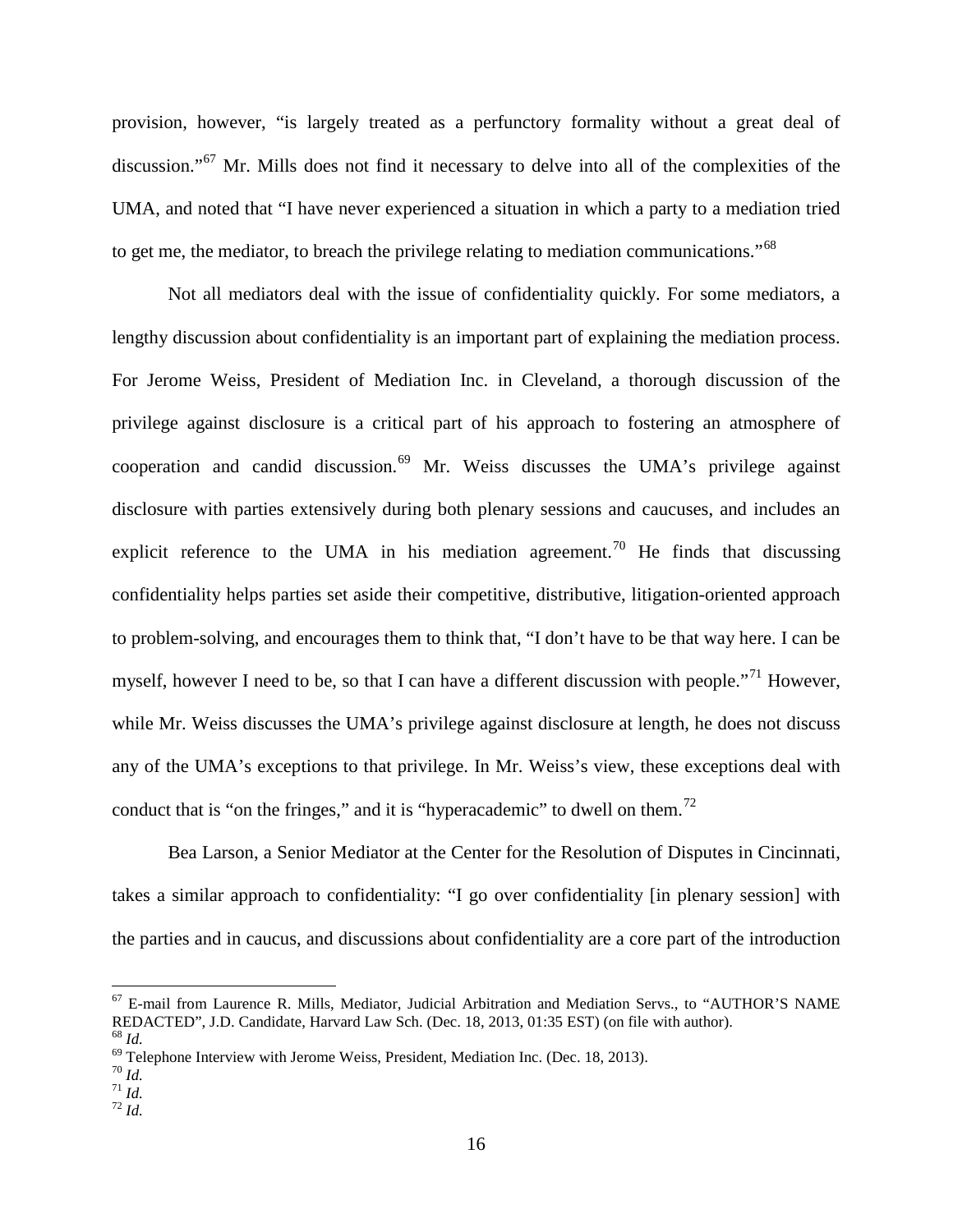to my practice."<sup>[73](#page-16-0)</sup> However, she has made no changes to the way she discusses confidentiality after the enactment of the UMA in Ohio: "I think the act has made little to no difference to most of us in the way we conduct our practice."[74](#page-16-1) Ms. Larson mentioned that in the two occasions in which she had been subpoenaed, the attorneys backed off after she showed them the confidentiality agreement, and she did not need to examine or invoke the UMA.<sup>[75](#page-16-2)</sup>

In summation, it appears that for some mediators, discussions about confidentiality occupy a very small portion of the time they spend introducing the parties to the mediation process. For these mediators, the increased complexity of the UMA's approach to confidentiality has not made much of a difference because they have continued to devote little time to discussions about confidentiality. For other mediators, discussions about confidentiality play a very important role in the way they introduce parties to the mediation process. Yet none of these mediators reported an increase in the level of detail or complexity in their discussions of confidentiality after the enactment of the UMA. On the whole, while all of the mediators who responded to the survey made adjustments to their practice in response to the UMA, none of them reported an increase in confusion due to the complexity of the UMA.

There several possible explanations for why the complexity of the UMA has not led to lengthier discussions about confidentiality. One explanation is that, just as an attorney does not typically explain all of the rules and exceptions concerning the attorney-client privilege, mediators do not find it necessary to explain all of the intricacies of the UMA's privilege against disclosure. As Jerome Weiss indicated, most of the exceptions to privilege in the UMA occur so infrequently that most mediators find it unnecessary to discuss them at the beginning of a mediation session.

<span id="page-16-2"></span><span id="page-16-1"></span><span id="page-16-0"></span><sup>&</sup>lt;sup>73</sup> Telephone Interview with Bea Larson, Senior Mediator, The Ctr. for Resolution of Disputes LLC (Dec. 18, 2013). <sup>74</sup> *Id.* <sup>75</sup> *Id*.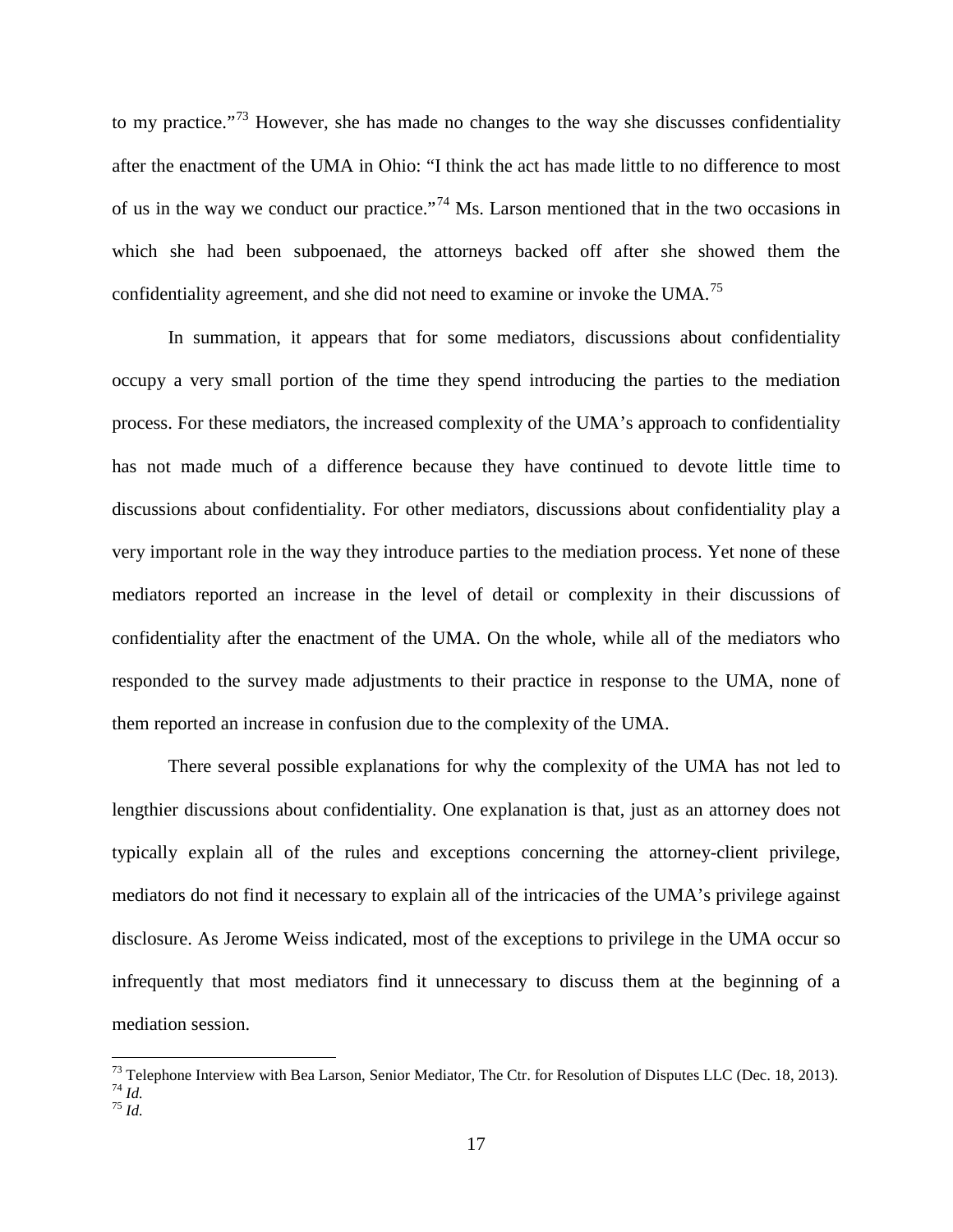Another explanation is that in some states, like Ohio, there are resources available to help nonlawyers understand the Uniform Mediation Act. The Ohio Supreme Court has published a "Reader's Guide" that summarizes the provisions of the Ohio Uniform Mediation Act for laypersons.<sup>[76](#page-17-0)</sup> Mediators in Ohio can simply refer parties to the guide, avoiding the need to spend a great deal of time discussing exceptions to the privilege against disclosure at length. As Professor Nancy Rogers explained, "I worried during the drafting of the UMA about how complicated the language of the statute was becoming . . . But I now think the resulting complexity was worth it, on balance. I was wrong to think that lay people would go to the statute to understand the law. As in most areas of the law, they go to summaries of the law that are written with them in mind."<sup>[77](#page-17-1)</sup>

#### IV. CONCLUSION

The fears of those who believed that the UMA would cause a proliferation of mediationrelated litigation and force mediators to engage in lengthy, confusing discussions about the UMA have proved to be unfounded thus far. An analysis of the number of mediation-related cases reveals that the UMA has not led to a proliferation of litigation. This may be due to the success of mediation in producing satisfactory outcomes, as well as the clarity afforded by the UMA's rule-based approach. A survey of mediators in UMA jurisdictions demonstrates that many mediators spend little time discussing the privilege against disclosure, and those who spend significant amounts of time discussing it do not find it necessary to explain all of the UMA's complex details. The fears of UMA critics may be due more to a hyperacademic tendency to

<span id="page-17-0"></span> <sup>76</sup> SUPREME COURT OF OHIO, OHIO'S UNIFORM MEDIATION ACT: <sup>A</sup> READER'S GUIDE (2005), *available at*

<span id="page-17-1"></span> $\frac{77}{2}$  E-mail from Nancy Rogers, Professor Emeritus of Law, The Ohio State Univ. Moritz Coll. of Law, to "AUTHOR'S NAME REDACTED", J.D. Candidate, Harvard Law Sch. (Dec. 9, 2013, 9:53 EST) (on file with author).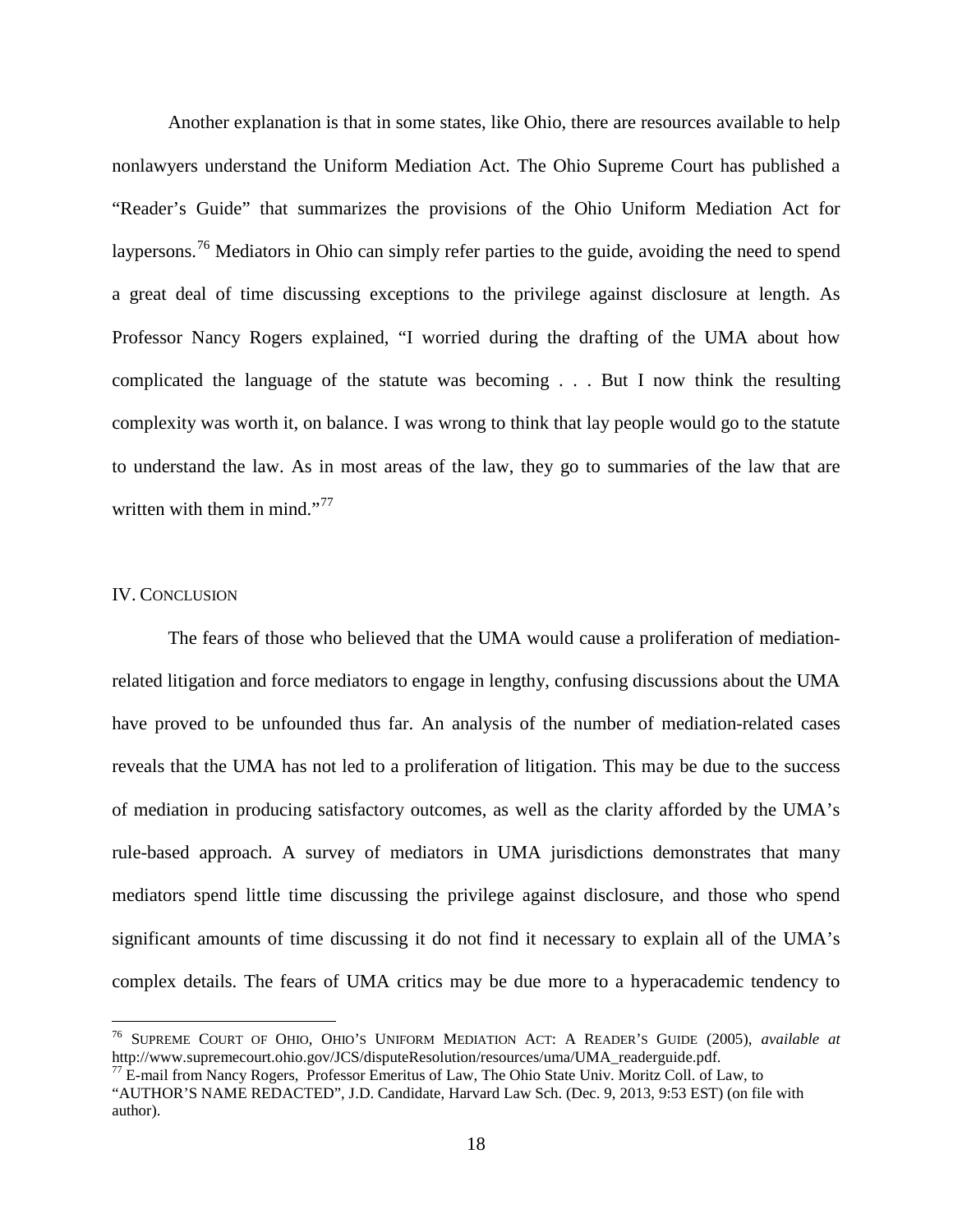dwell on difficult cases, or a lack of openness to change among mediators in states with pre-

existing mediation confidentiality statutes, rather than actually defects in the UMA itself.

## **APPENDIX**

# **Cases Citing the Uniform Mediation Act**

Iowa (IOWA CODE ANN. §§ 679C.101 to 679C.115)

• City of Clinton v. Hopkins & Huebner, P.C., No. LACV39049, 2013 WL 6222092 (Iowa Dist. Ct. Sept. 4, 2013)

Illinois (710 ILL. COMP. STAT. ANN. 35/1 to 35/99)

- Mustafa v. Mac's Convenience Stores, LLC, No. 13 CV 2951, 2014 WL 1088991 (N.D. Ill. Mar. 18, 2014)
- United States Sur. Co. v. Stevens Family Ltd. P'ship, No. 11 C 7480, 2014 WL 902893 (N.D. Ill. Mar. 7, 2014)

New Jersey (N.J. STAT. ANN. 2A:23C-1 to 2A:23C-13)

- *In re* Jacobson, No. L–645–12, 2013 WL 6857998 (N.J. Super Ct. Dec. 30, 2013)
- Minkowitz v. Israeli, 77 A.3d 1189 (N.J. Super. Ct. App. Dec. 2013)
- Willingboro Mall, Ltd. V. 240/242 Franklin Ave., LLC, 71 A.3d 888 (N.J. 2013)
- Rutigliano v. Rutigliano, No. L–3822–102012, WL 4855864 (N.J. Super. Ct. App. Dev. Oct 15, 2012)
- N.H. v. H.H., 13 A.3d 399 (N.J. Super. Ct. App. Dev. 2011)
- New Jersey Mfrs. Ins. Co. v. Nat'l Cas. Co., 992 A.2d 837 (N.J. Super. Ct. App. Dev. 2010)
- Morrison v. Palm, FD-20-1294-06M, 2009 WL 62963 (N.J. Super. Ct. App. Dev. Jan. 13, 2009)

Ohio (OHIO REV. CODE ANN. §§ 2710.01 to 2710.10)

- FCDB LBPL 2008-1 Trust v. Remely, No. 2012–G–3098, 2013 WL 6019594 (Ohio Ct. App. 2013)
- BAC Home Loans Servicing, L.P. v. Testa, No. 2011–P–0045, 2012 WL 5844892 (Ohio Ct. App. Nov. 19, 2012)
- JPMorgan Chase Bank, N.A. v. Hunter, No. 2011–P–0063, 2012 WL 5499835 (Ohio Ct. App. Nov. 13, 2012)
- Nachar v. PNC Bank, Nat. Ass'n, 901 F.Supp.2d 1012 (N.D. Ohio 2012)
- Kuhn v. 21st Century Ins. Co., No. 2011 CA 00232, 2012 WL 2115524 (Ohio Ct. App. June 11, 2012)
- Hopes v. Barry, No. 2010–A–0042, 2011 WL 6881790 (Ohio Ct. App. Dec. 27, 2011)
- *In re* Contempt of Feng, No. 95749, 2011 WL 4389545 (Ohio Ct. App. Sept. 22, 2011)
- Allied Erecting & Dismantling Co., Inc. v. Owest Communications Int'l, Inc., No. 08 MA 212, 2010 WL 4927617 (Ohio Ct. App. Dec. 2, 2010)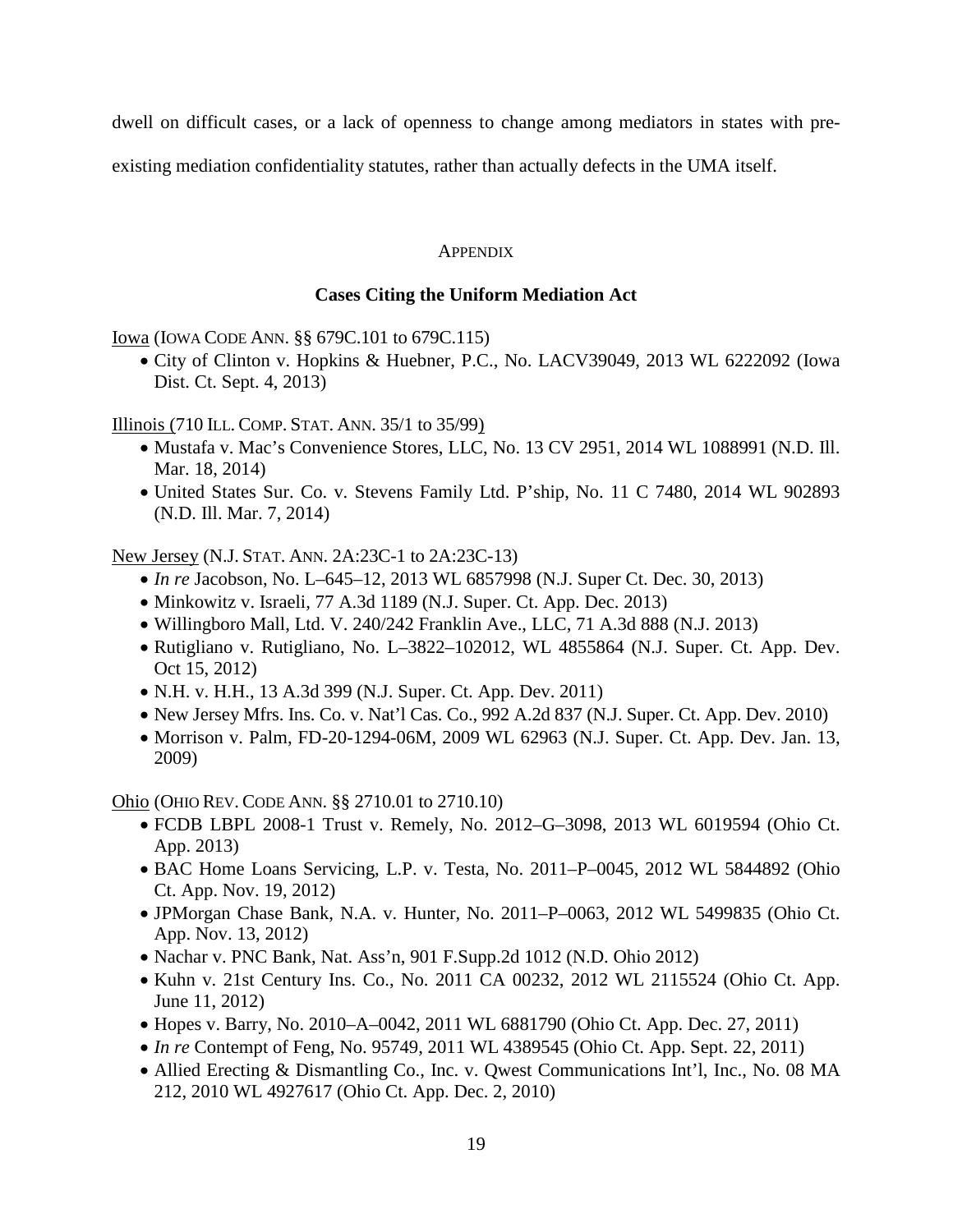- Akron v. Carter, 190 Ohio App.3d 420 (Ohio Ct. App. 2010)
- Zep Inc. v. Midwest Motor Supply Co., No. 2:09–cv–760, 2010 WL 2105365 (S.D. Ohio May 25, 2010)
- Anthony v. Andrews, No. 2008-P-0091, 2009 WL 4547605 (Ohio Ct. App. 2009)
- A & H Management Services, Inc. v. Chafflose Corp., No. 08-3809, 2009 WL 232987 (6th Cir. Feb. 3, 2009)
- Thompson v. Germantown Cemetery, No. 3:07CV439, 2008 WL 2872288 (S.D. Ohio July 3, 2008)
- Soc'y of Lloyd's v. Moore, No. 1:06-CV-286, 2006 WL 3167735 (S.D. Ohio Nov. 1, 2006)

Washington (WASH. REV. CODE ANN. §§ 7.07.010 to 7.07.904)

- *In re* Marriage of Mayo, Nos. 66615–1–I, 66910–9–I, 2012 WL 1501474 (Wash. Ct. App. Apr. 30, 2012)
- *In re* Alden, No. 28638–0–III , 2010 WL 5298828 (Wash. Ct. App. Dec. 28, 2010)
- Western & Clay, LLC v. Landmark American Ins. Co., No. C09–1423 MJP, 2010 WL 1881880 (Wash. Ct. App. May 10, 2010)
- Bird v. Best Plumbing Grp., LLC, No. 07-2-14723-3 SEA, 2009 WL 8058784 (Wash. Super. Apr. 23, 2009)
- Mut. of Enumclaw v. Cornhusker Cas. Ins. Co., No. CV-07-3101-FVS, 2008 WL 4330313 (E.D. Wash. Sept. 16, 2008)
- Pryde v. Bjorn, No. 58333–6–I, 2007 WL 3348297 (Wash. Ct. App. Nov. 13, 2007)

Vermont (VT. STAT ANN. tit.12, §§ 5711 to 5723)

- *In re* Simonds, No. 51-1-13 Wrcv., 2012 WL 7017647 (Vt. Super. Ct. Jan. 23, 2012)
- *In re* Smith 4-Lot Subdivision Final Plat, No. 244-12-09 Vtec., 2011 WL 4852931(Vt. Super. Ct. Sept. 27, 2011)
- Schmitt v. Force, No. 357-7-10 Wmcv., 2011 WL 8472900 (Vt. Super. Ct. Mar. 10, 2011)
- *In re* Centre/Hannaford Plaza Pud Modification, No. 240-10-08 Vtec., 2009 WL 4623426 (Vt. Envtl. Ct. Mar. 31, 2009)
- Lord v. Viscido, No. 114-5-06 Ancv, 2007 WL 5313953 (Vt. Super. Ct. July 6, 2007)

Utah (UTAH CODE ANN. §§ 78B-10-101 to 78B-10-114)

- Miller v. Basic Research, LLC, No. 2:07–CV–871 TS, 2013 WL 1194721 (D. Utah Mar. 22, 2013)
- Nat'l Indem. Co. v. Nelson, Chipman & Burt, No. 2:07–CV–996 TS, 2013 WL 243723 (D. Utah Jan. 22, 2013)
- Moss v. Parr Waddoups Brown Gee & Loveless, 197 P.3d 659 (Utah Ct. App. 2008)

### **Cases Citing a Pre-UMA Statute**

Ohio (OHIO REV. CODE ANN. § 2317.023)

- Cambodian Buddhist Soc'y, Inc. v. Ke, Nos. 01AP–731, 01AP–732, 2002 WL 1066927 (Ohio Ct. App. May 30, 2007)
- Soc'y of Lloyds v. Ward, No. 1:05-CV-32, 2006 WL 13221 (S.D. Ohio Jan. 3 2006)